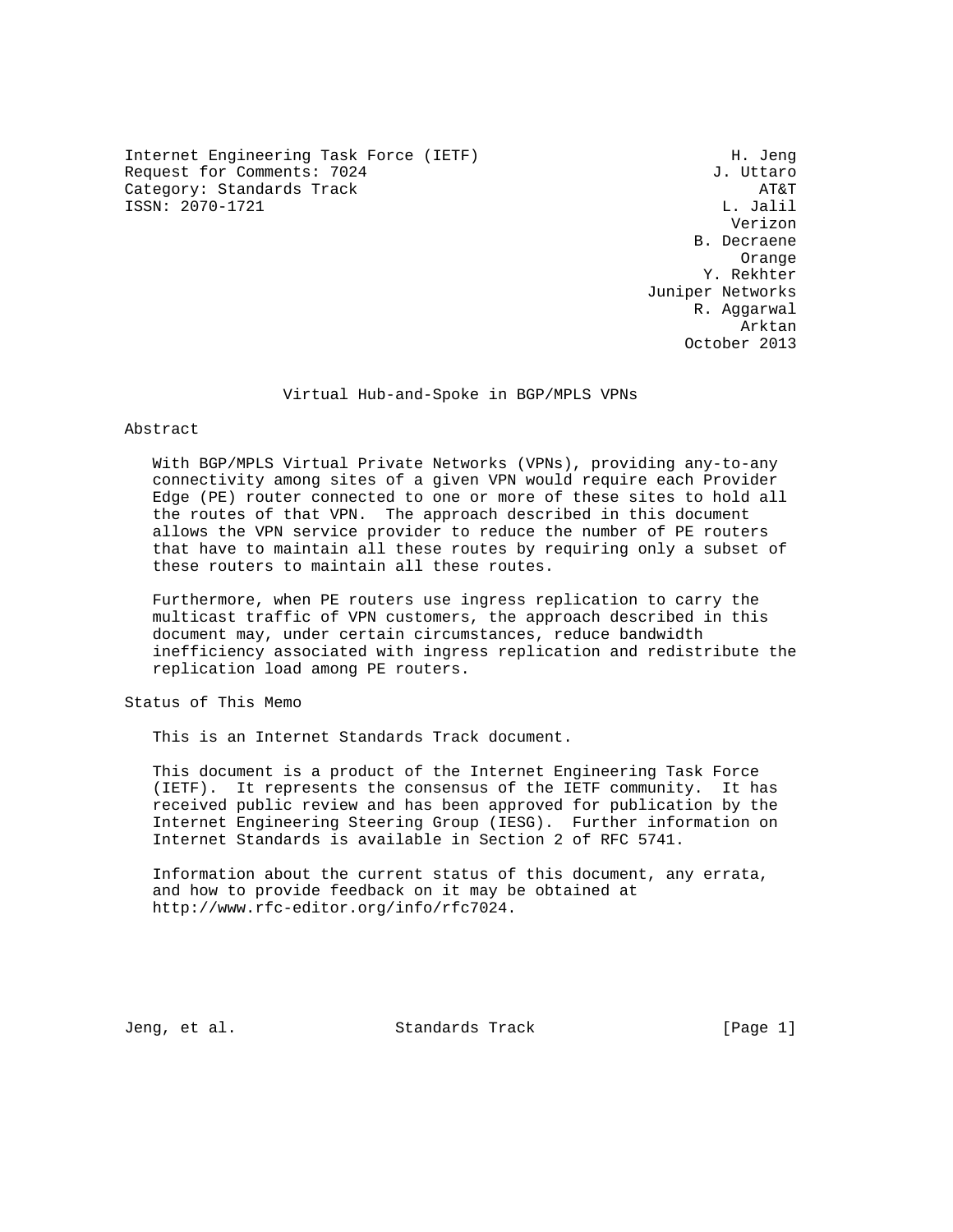# Copyright Notice

 Copyright (c) 2013 IETF Trust and the persons identified as the document authors. All rights reserved.

 This document is subject to BCP 78 and the IETF Trust's Legal Provisions Relating to IETF Documents

 (http://trustee.ietf.org/license-info) in effect on the date of publication of this document. Please review these documents carefully, as they describe your rights and restrictions with respect to this document. Code Components extracted from this document must include Simplified BSD License text as described in Section 4.e of the Trust Legal Provisions and are provided without warranty as described in the Simplified BSD License.

## Table of Contents

|  | 7.2. Eligible Upstream Multicast Hop (UMH) Routes 14       |
|--|------------------------------------------------------------|
|  | 7.3. Originating VPN-IP Default Route by a V-Hub 14        |
|  | 7.4. Handling C-Multicast Routes 15                        |
|  | 7.5. Originating I-PMSI/S-PMSI/SA A-D Routes by V-Spoke 15 |
|  | 7.6. Originating I-PMSI/S-PMSI/SA A-D Routes by V-Hub 16   |
|  | 7.7. Receiving I-PMSI/S-PMSI/SA A-D Routes by V-Spoke 17   |
|  | 7.8. Receiving I-PMSI/S-PMSI/SA A-D Routes by V-Hub 17     |
|  |                                                            |
|  |                                                            |
|  | 7.9. Use of Ingress Replication with I-PMSI A-D Routes 20  |
|  |                                                            |
|  |                                                            |
|  |                                                            |
|  |                                                            |
|  |                                                            |
|  |                                                            |
|  |                                                            |
|  |                                                            |
|  |                                                            |
|  |                                                            |

Jeng, et al. Standards Track [Page 2]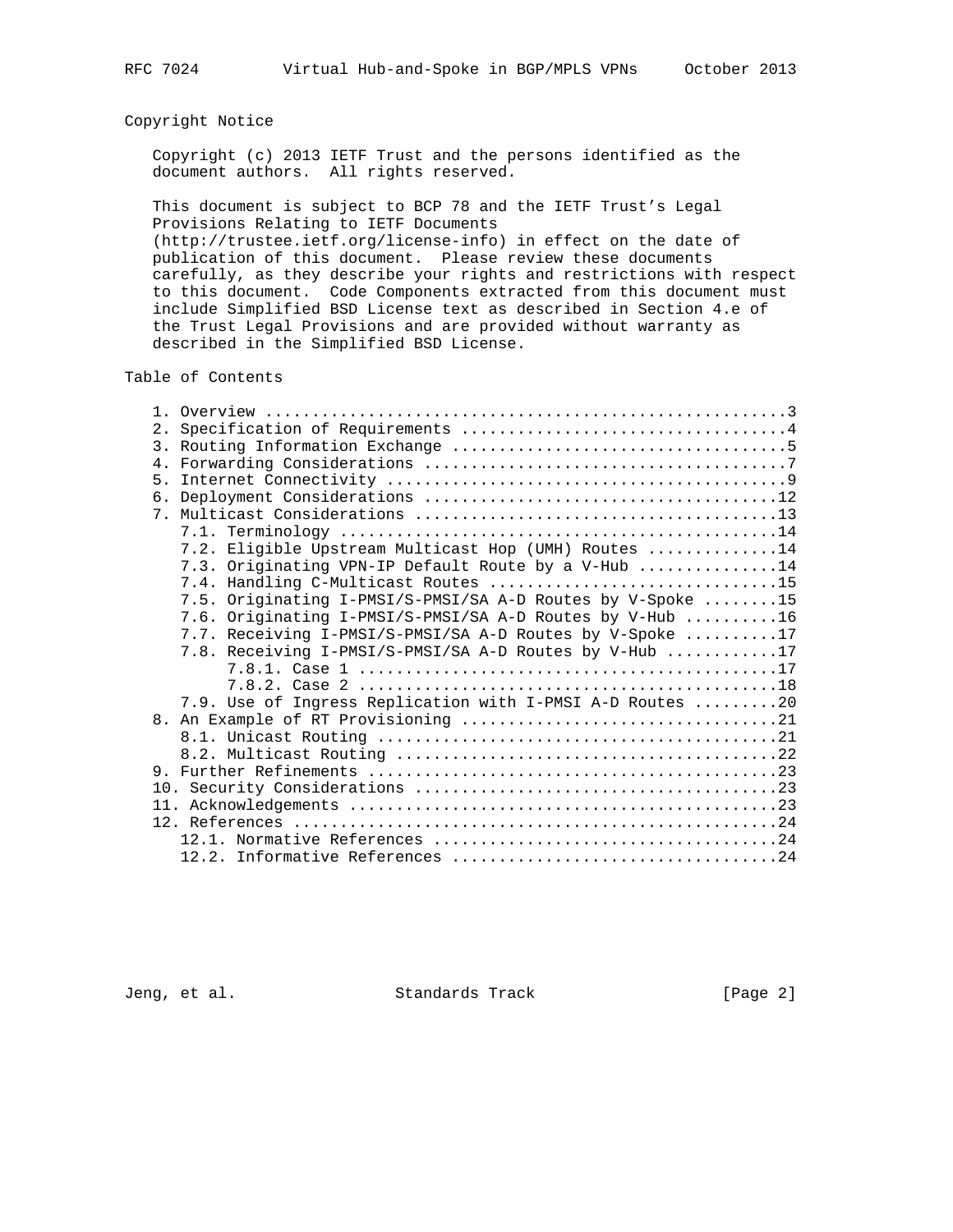#### 1. Overview

 With BGP/MPLS VPNs [RFC4364], providing any-to-any connectivity among sites of a given VPN is usually accomplished by requiring each Provider Edge (PE) router connected to one or more of these sites to hold all that VPN's routes. The approach described in this document allows the VPN service provider (SP) to reduce the number of PEs that have to maintain all these routes by requiring only a subset of these routers to maintain all these routes.

 Consider a set of PEs that maintain VPN Routing and Forwarding tables (VRFs) of a given VPN. In the context of this VPN, we designate a subset of these PEs as "Virtual Spoke" PEs (or just Virtual Spokes), while some other (non-overlapping) subset of these PEs will be "Virtual Hub" PEs (or just Virtual Hubs). The rest of the PEs in the set will be "vanilla" PEs (PEs that implement the procedures described in [RFC4364] but that do not implement the procedures specified in this document).

 For the sake of brevity, we will use the term "V-hub" to denote a Virtual Hub and "V-spoke" to denote a Virtual Spoke.

 For a given VPN, its set of V-hubs may include not only the PEs that have sites of that VPN connected to them but also PEs that have no sites of that VPN connected to them. On such PEs, the VRF associated with that VPN may import routes from other VRFs of that VPN, even if the VRF has no sites of that VPN connected to it.

 Note that while in the context of one VPN a given PE may act as a V-hub, in the context of another VPN, the same PE may act as a V-spoke, and vice versa. Thus, a given PE may act as a V-hub only for some, but not all, VPNs present on that PE. Likewise, a given PE may act as a V-spoke only for some, but not all, VPNs present on that PE.

 For a given VPN, each V-spoke of that VPN is "associated" with one or more V-hubs of that VPN (one may use two V-hubs for redundancy to avoid a single point of failure). Note that a given V-hub may have no V-spokes associated with it. For more on how a V-spoke and a V-hub become "associated" with each other, see Section 3.

 Consider a set of V-spokes that are associated with a given V-hub, V-hub-1. If one of these V-spokes is also associated with some other V-hub, V-hub-2, then other V-spokes in the set need not be associated with the same V-hub, V-hub-2, but may be associated with some other V-hubs (e.g., V-hub-3, V-hub-4, etc.).

Jeng, et al. Standards Track [Page 3]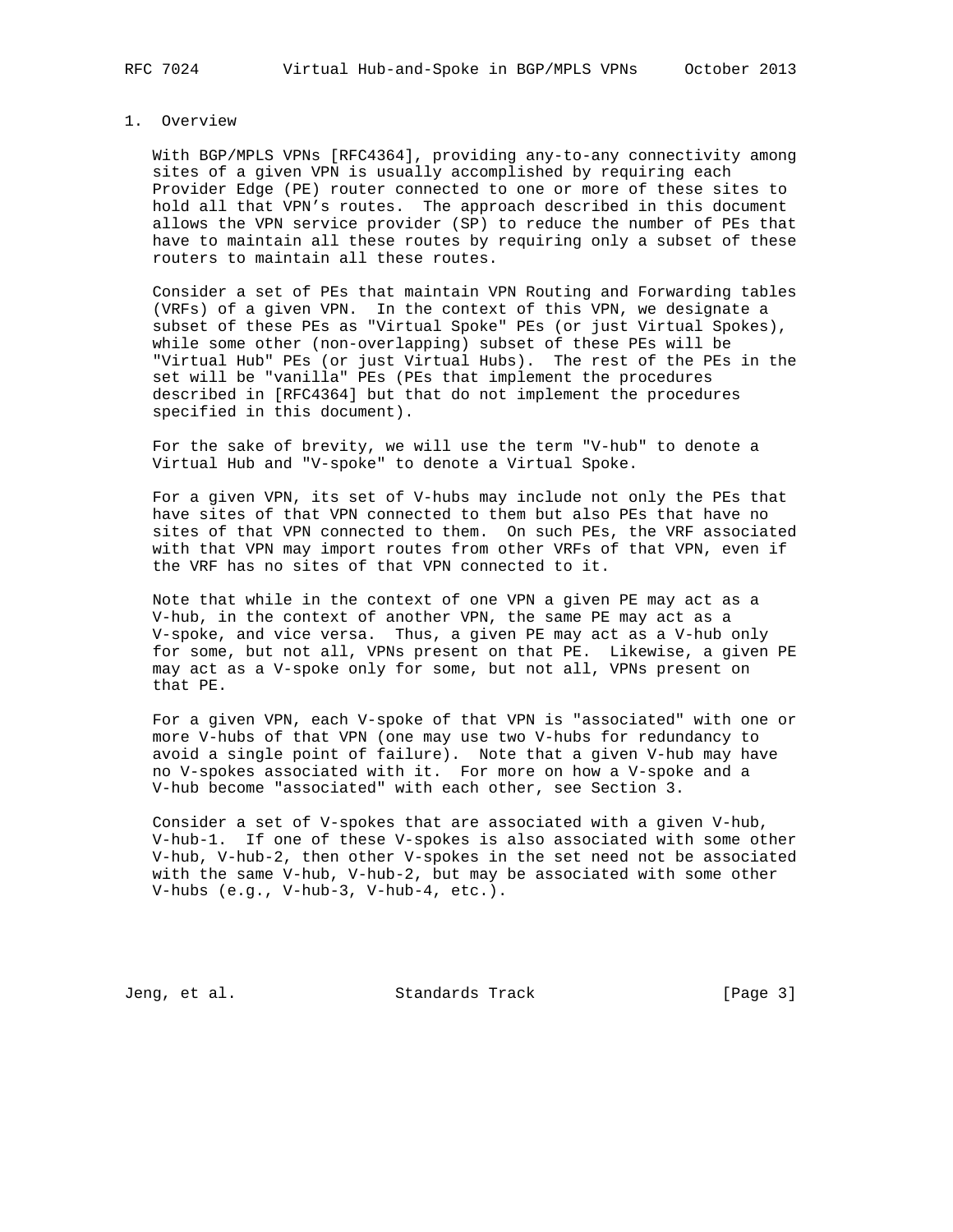This document defines a VPN-IP default route as a VPN-IP route whose VPN-IP prefix contains only a Route Distinguisher (RD) (for the definition of "VPN-IP route", see [RFC4364]).

 A PE that acts as a V-hub of a given VPN maintains all routes of that VPN (such a PE imports routes from all other V-hubs and V-spokes, as well as from "vanilla" PEs of that VPN). A PE that acts as a V-spoke of a given VPN needs to maintain only the routes of that VPN that are originated by the sites of that VPN connected to that PE, plus one or more VPN-IP default routes originated by the V-hub(s) associated with that V-spoke (such a PE needs to import only VPN-IP default routes from certain V-hubs). This way, only a subset of PEs that maintain VRFs of a given VPN -- namely, only the PEs acting as V-hubs of that VPN -- has to maintain all routes of that VPN. PEs acting as V-spokes of that VPN need to maintain only a (small) subset of the routes of that VPN.

 This document assumes that a given V-hub and its associated V-spoke(s) are in the same Autonomous System (AS). However, if PEs that maintain a given VPN's VRFs span multiple ASes, this document does not restrict all V-hubs of that VPN to be in the same AS -- the V-hubs may be spread among these ASes.

 One could model the approach defined in this document as a two-level hierarchy, where the top level consists of V-hubs and the bottom level consists of V-spokes. Generalization of this approach to more than two levels of hierarchy is outside the scope of this document.

 When PEs use ingress replication to carry the multicast traffic of VPN customers, the approach described in this document may, under certain circumstances, reduce bandwidth inefficiency associated with ingress replication and redistribute the replication load among the PEs. This is because a PE that acts as a V-spoke of a given VPN would need to replicate multicast traffic only to other V-hubs (while other V-hubs would replicate this traffic to the V-spokes associated with these V-hubs), rather than to all PEs of that VPN. Likewise, a PE that acts as a V-hub of a given VPN would need to replicate multicast traffic to other V-hubs and the V-spokes, but only the V-spokes associated with that V-hub, rather than replicating the traffic to all PEs of that VPN. Limiting replication could be especially beneficial if the V-spoke PEs have limited replication capabilities and/or have links with limited bandwidth.

2. Specification of Requirements

 The key words "MUST", "MUST NOT", "REQUIRED", "SHALL", "SHALL NOT", "SHOULD", "SHOULD NOT", "RECOMMENDED", "MAY", and "OPTIONAL" in this document are to be interpreted as described in [RFC2119].

Jeng, et al. Standards Track [Page 4]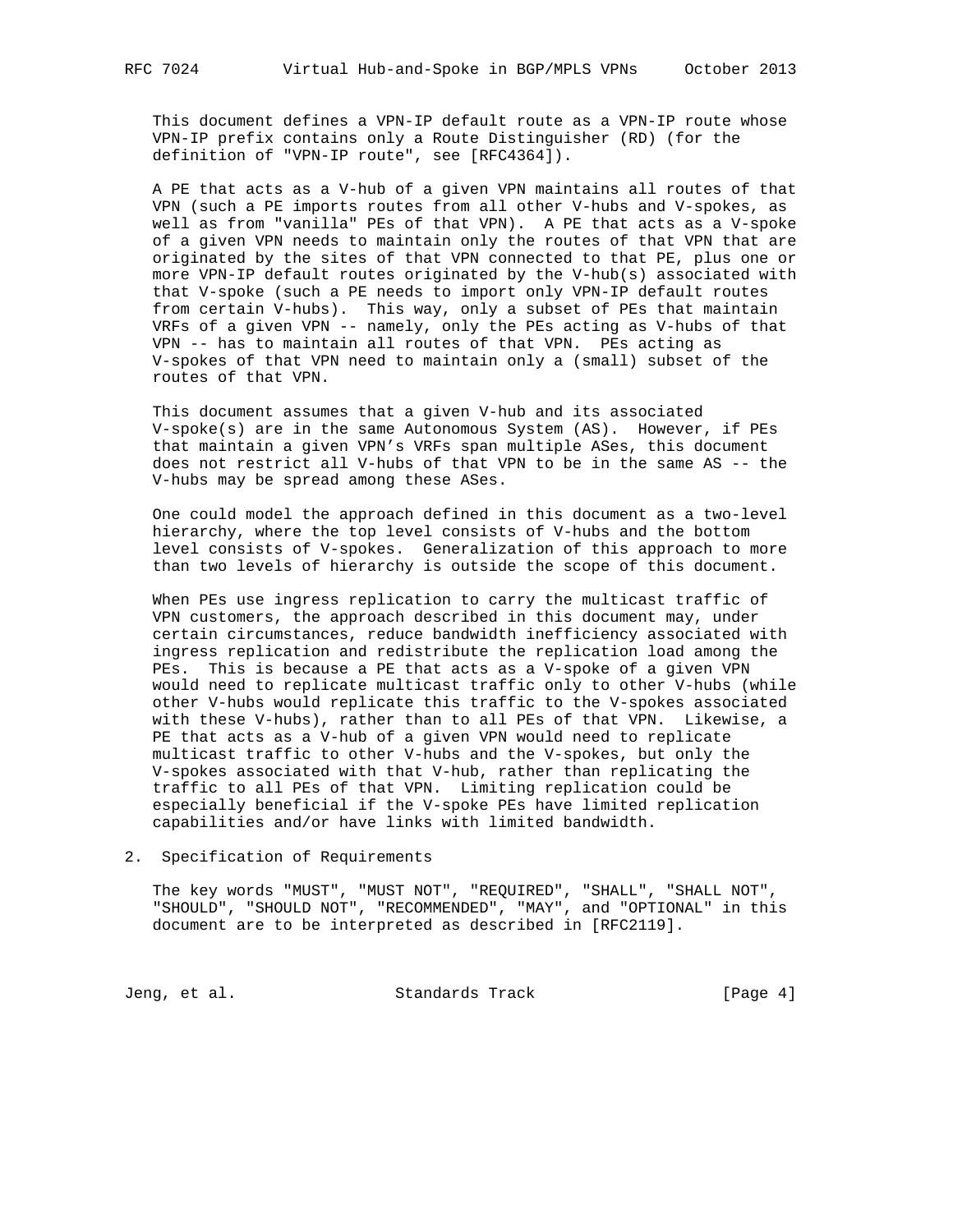#### 3. Routing Information Exchange

 Routing information exchange among all PEs of a given VPN is subject to the following rules.

 A PE that has sites of a given VPN connected to it has to retain routing information received from these sites, irrespective of whether this PE acts as a V-hub or a V-spoke of that VPN and follows the rules specified in [RFC4364].

 A PE that has sites of a given VPN connected to it follows the rules specified in [RFC4364] when exporting (as VPN-IP routes) the routes received from these sites, irrespective of whether this PE acts as a V-hub or a V-spoke of that VPN.

 In addition, a V-hub of a given VPN MUST export a VPN-IP default route for that VPN. This route MUST be exported to only the V-spokes of that VPN that are associated with that V-hub.

 To enable a given VPN's V-spoke to share its outbound traffic load among the V-hubs associated with that V-spoke, each of the VPN's V-hubs MUST use a distinct RD (per V-hub, per VPN) when originating a VPN-IP default route. The use of Type 1 RDs may be an attractive option for such RDs.

 If a V-spoke imports several VPN-IP default routes, each originated by its own V-hub, and these routes have the same preference, then traffic from the V-spoke to other sites of that VPN would be load shared among the V-hubs.

 Following the rules specified in [RFC4364], a V-hub of a given VPN imports all the non-default VPN-IP routes originated by all other PEs that have sites of that VPN connected to them (irrespective of whether these other PEs act as V-hubs or V-spokes or just "vanilla" PEs for that VPN, and irrespective of whether or not these V-spokes are associated with the V-hub).

 A V-hub of a given VPN MUST NOT import a VPN-IP default route unless the imported route is the Internet VPN-IP default route (for the definition of "Internet VPN-IP default route" and information on how to distinguish between a VPN-IP default route and the Internet VPN-IP default route, see Section 5).

 Within a given VPN, a V-spoke MUST import all VPN-IP default routes that have been originated by the V-hubs associated with that V-spoke.

Jeng, et al. Standards Track [Page 5]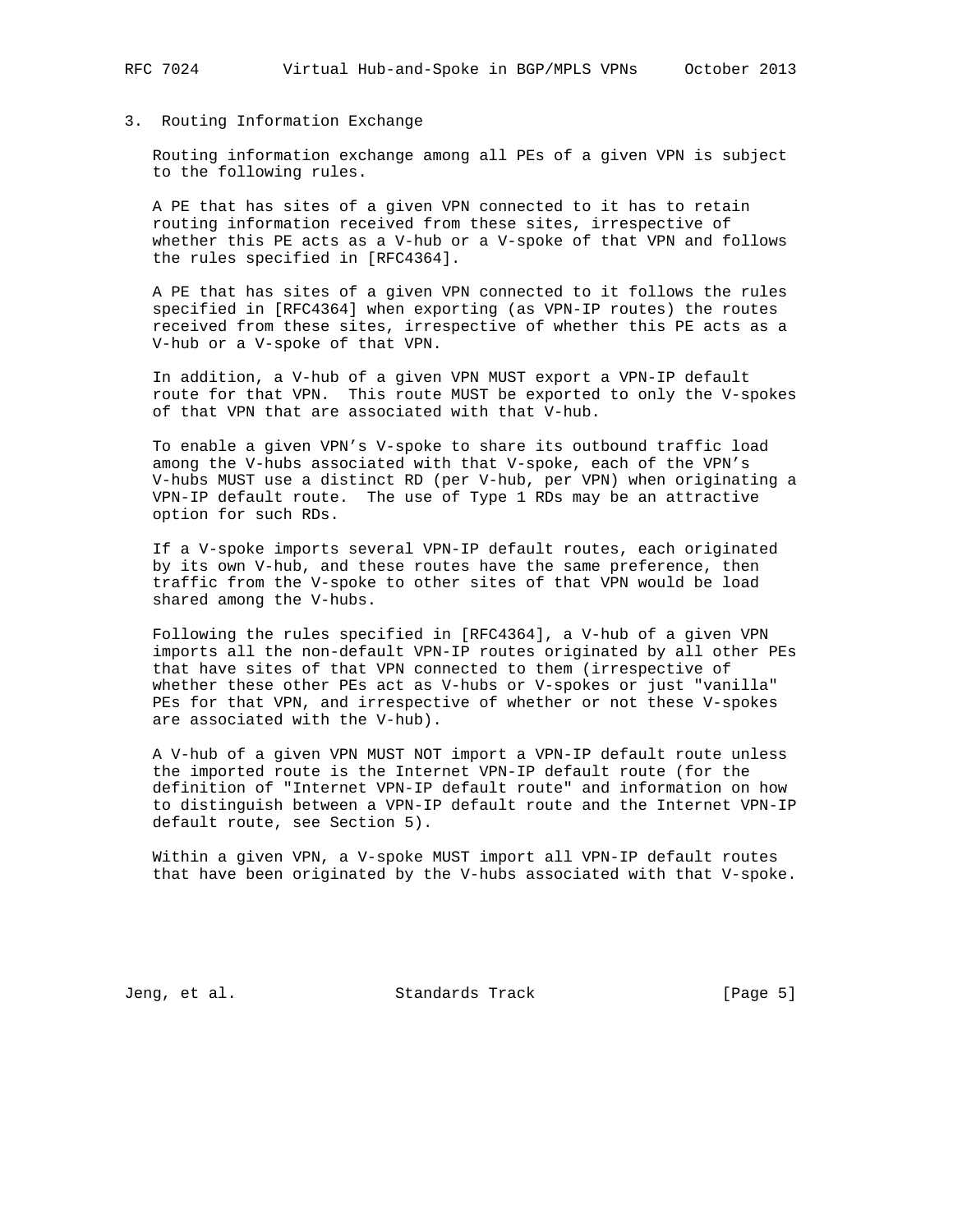In addition, a V-spoke of a given VPN MAY import VPN-IP routes for that VPN that have been originated by some other V-spokes of that VPN, but only by the V-spokes that are associated with the same V-hub(s) as the V-spoke itself.

 The above rules are realized by using Route Target (RT) extended communities [RFC4360] and VRF export/import policies based on these RTs. This document defines the following procedures for implementing the above rules.

 Consider a "vanilla" any-to-any VPN. This document assumes that all the PEs of that VPN (or to be more precise, all VRFs of that VPN) are provisioned with the same export and import RT -- we will refer to this RT as "RT-VPN" (of course, for a given VPN service provider, each VPN would use its own RT-VPN, distinct from RT-VPNs used by other VPNs).

 To evolve this VPN into V-hubs and V-spokes, all PEs (or to be more precise, all VRFs) that are designated as either V-hubs or V-spokes of that VPN keep the same export RT-VPN. This RT-VPN is attached to all VPN-IP routes originated by these PEs. Also, all the V-hubs keep the same import RT-VPN.

 In addition, each of a given VPN's V-hubs is provisioned with its own export RT, called RT-VH. This RT-VH MUST be different from the export RT (RT-VPN) provisioned on that V-hub. Furthermore, for a given VPN service provider, no two VPNs can use the same RT-VH.

 A given V-spoke becomes associated with a given V-hub by virtue of provisioning the V-spoke to import only the VPN-IP route(s) that carry RT-VH provisioned on the V-hub (thus, associating a new V-spoke with a given V-hub requires provisioning only on that V-spoke -- no provisioning changes are required on the V-hub).

 To avoid the situation where within a given VPN all the V-spokes would be associated with every V-hub (in other words, to partition V-spokes among V-hubs), different V-hubs within that VPN MAY use different RT-VHs. At one extreme, every V-hub may use a distinct RT-VH. The use of IP-address-specific RTs may be an attractive option for this scenario. However, it is also possible for several V-hubs to use the same RT-VH, in which case all of these V-hubs would be associated with the same set of V-spokes.

 When a V-hub originates a (non-Internet) VPN-IP default route, the V-hub MUST attach RT-VH to that route (the case where a V-hub originates the Internet VPN-IP default route is covered in Section 5). Thus, this route is imported by all V-spokes associated with the V-hub.

Jeng, et al. Standards Track [Page 6]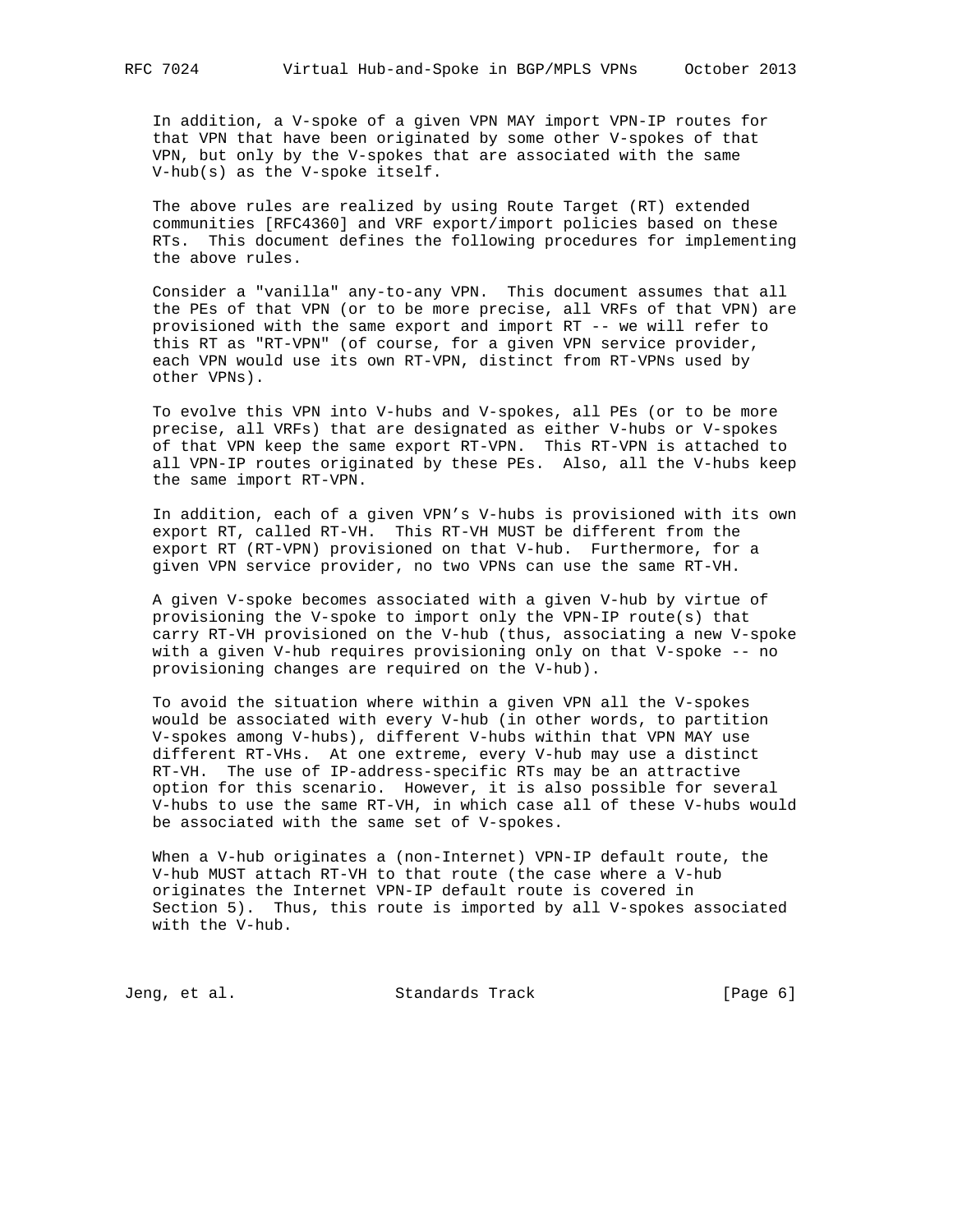A V-spoke MAY be provisioned to export VPN-IP routes not just to the V-hubs but also to the V-spokes that import the same VPN-IP default route(s) as the V-spoke itself. The V-spoke accomplishes this by adding its import RT-VH(s) to the VPN-IP routes exported by the V-spoke.

4. Forwarding Considerations

 This section describes changes/modifications to the forwarding procedures specified in [RFC4364].

 For a given VPN, the MPLS label that a V-hub of that VPN advertises with a VPN-IP default route MUST be the label that is mapped to a Next Hop Label Forwarding Entry (NHLFE) that identifies the VRF of the V-hub. As a result, when the V-hub receives a packet that carries such a label, the V-hub pops the label and determines further disposition of the packet based on the lookup in the VRF.

 Note that this document does not require the advertisement of labels mapped to an NHLFE that identifies a VRF for routes other than the VPN-IP default route.

 When a V-hub of a given VPN originates a VPN-IP default route for that VPN, the V-hub MUST NOT install in its VRF of that VPN a default route, unless that route has been originated as a result of

- a) the V-hub receiving an IP default route from one of the VPN Customer Edge (CE) routers connected to it, or
- b) the V-hub receiving (and importing) the Internet VPN-IP default route (Section 5) from some other PE, or
- c) the VRF being provisioned with a default route pointing to the routing table that maintains the Internet routes.

 When a multihomed site is connected to a V-hub and a V-spoke, then the V-hub uses the following OPTIONAL procedures to support Internal BGP (IBGP) / External BGP (EBGP) load balancing for the site's inbound traffic that has been originated by some other V-spoke associated with the V-hub. When the V-hub receives from some other PE a packet that carries an MPLS label that the V-hub advertised in the VPN-IP default route, then the V-hub uses the label to identify the VRF that should be used for further disposition of the packet. If (using the information present in the VRF) the V-hub determines that the packet has to be forwarded using a non-default route present in the VRF, and this route indicates that the packet's destination is reachable either over one of the VRF attachment circuits (for the definition of "VRF attachment circuits", see [RFC4364]) or via some

Jeng, et al. Standards Track [Page 7]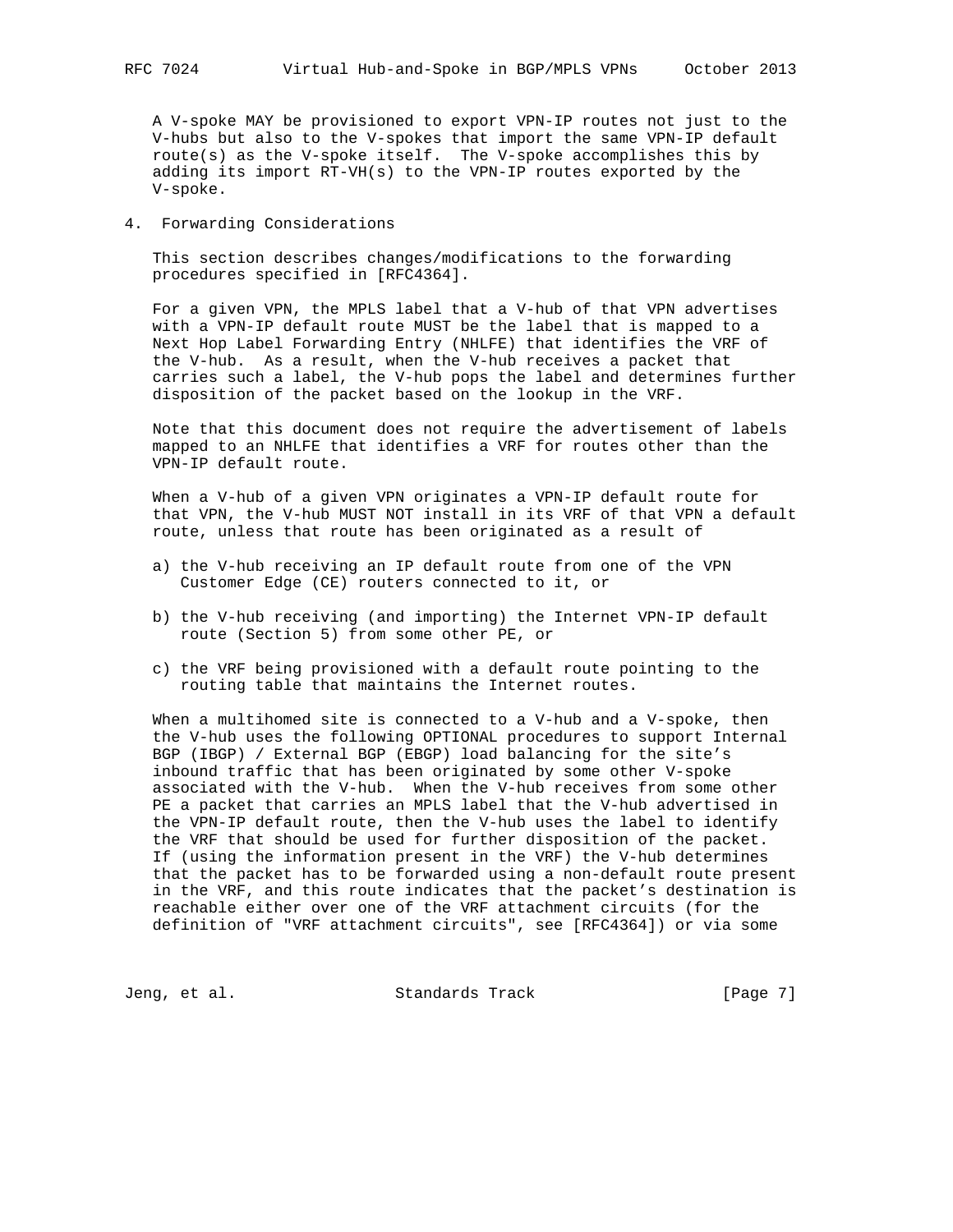other (V-spoke) PE, the V-hub forwards the packet either over this attachment circuit or via that other PE. The choice between the two is a local matter to the V-hub.

To illustrate this, consider the following example:

CE4 CE3

 $<-$  RD:0/0 RD:0/0-> <- RD:192.0.2 <-192.0.2/24 CE1----PE-S-------------PE-H----------------PE-S1-------------CE2 / | | | | 192.0.2/24 | |

 A multihomed site (not shown in the above figure) is connected via CE2 and CE3. Thus, both CE2 and CE3 advertise a route to 192.0.2/24. CE2 advertises this route (route to 192.0.2/24) to PE-S1, which in turn originates a VPN-IP route RD:192.0.2. CE3 advertises this route to PE-H.

 PE-H is a V-hub, while PE-S and PE-S1 are V-spokes associated with that V-hub. Thus, PE-H originates a VPN-IP default route (RD:0/0), and both PE-S and PE-S1 import that route.

 PE-H receives from PE-S1 a VPN-IP route to RD:192.0.2 and from CE3 a plain IP route to 192.0.2. Thus, the VRF entry on PE-H has two possible next hops for 192.0.2: CE3 and PE-S1 (the latter is a next hop that is not directly connected to PE-H).

 Now consider what happens when CE1 originates a packet destined to 192.0.2.1. When PE-S receives this packet, PE-S (following the VPN-IP default route) forwards the packet to PE-H. The MPLS label in the packet is the label that PE-H advertised to PE-S in the VPN-IP default route. Thus, following the rule specified above, PE-H may forward the packet either via CE3 or via PE-S1 (with PE-S1 subsequently forwarding the packet to CE2), resulting in IBGP/EBGP load balancing.

 Likewise, if CE4 originates a packet destined to 192.0.2.1, PE-H may forward the packet either via CE3 or via PE-S1 (with PE-S1 subsequently forwarding the traffic to CE2), resulting in IBGP/EBGP load balancing.

 Note, however, that if there is some other CE, CE5, connected to PE-S1, and CE5 sends a packet to 192.0.2.1, then (due to the IP longest match rule) PE-S1 will always forward this packet to CE2.

Jeng, et al. Standards Track [Page 8]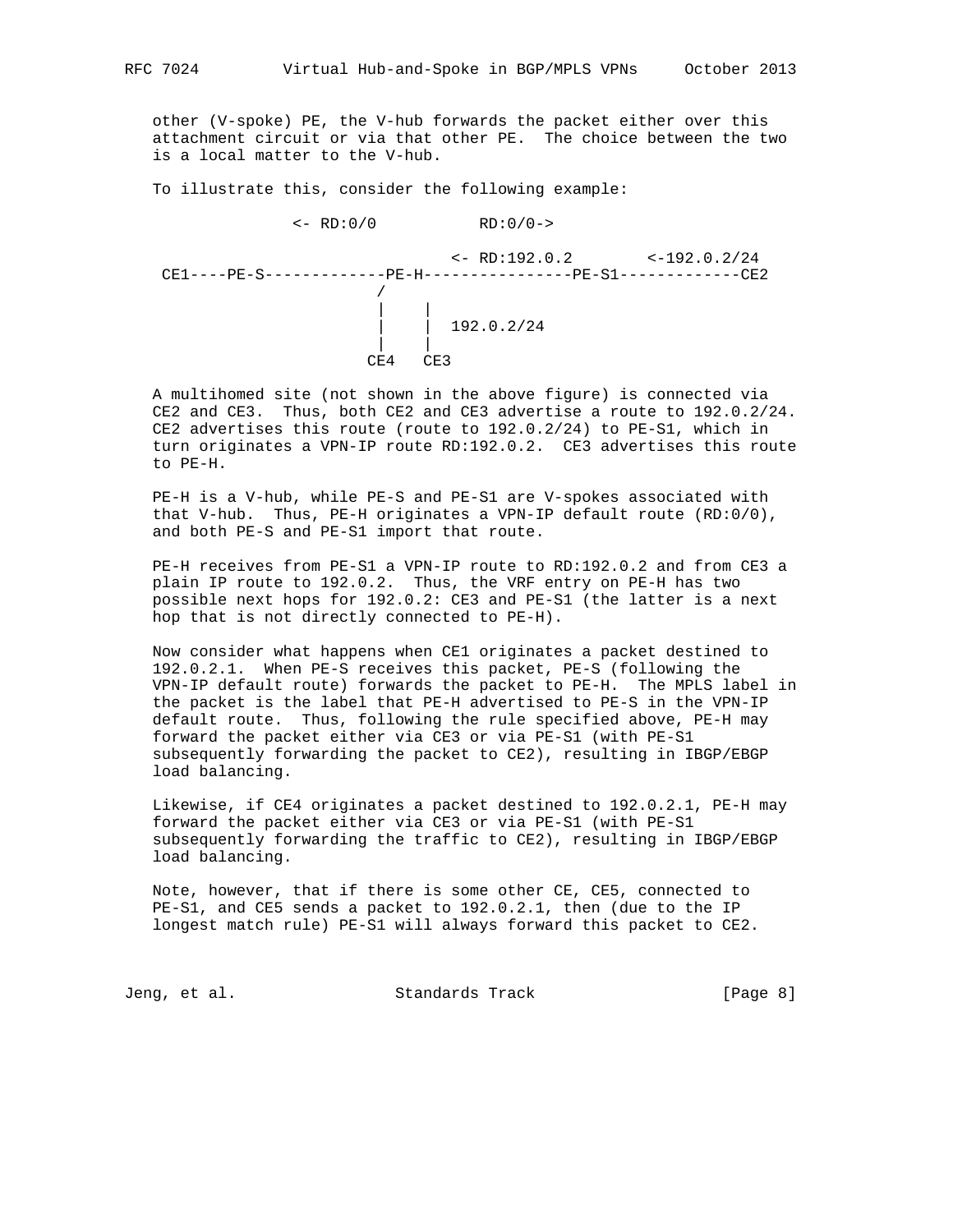Thus, for a multihomed site connected to a V-hub and a V-spoke, IBGP/EBGP load balancing will be available for some but not all the traffic destined to that site. Specifically, IBGP/EBGP load balancing will not be available for the traffic destined to that site if this traffic has been originated within some other site that is connected to the same V-spoke.

 Moreover, if CE3 advertises 192.0.2.0/25 and 192.0.2/24, while CE2 advertises 192.0.2.128/25 and 192.0.2/24 (which is yet another form of load balancing for a multihomed site), when CE5 sends a packet to 192.0.2.1, then (due to the IP longest match rule) PE-S1 will always forward this packet to CE2, even though the VPN customer would expect this traffic to flow via CE3.

 This document proposes two options to address the issues raised in the previous two paragraphs. The first option is to disallow a given VPN to provision PEs that have multihomed sites of that VPN connected to them as V-spokes (such PEs could be provisioned as either V-hubs or plain "vanilla" PEs). The second option is for the V-spoke, when it receives an IP route from a CE, to not install this route in its forwarding table but just re-advertise this route as a VPN-IP route, together with an MPLS label. The NHLFE [RFC3031] associated with that label MUST specify the CE that advertises the IP route as the next hop. As a result, when the PE receives data that carries that label, the PE just forwards the data to the CE without performing an IP lookup on the data. Note that doing this would result in forcing the traffic between a pair of sites connected to the same V-spoke to go through the V-hub of that V-spoke.

 An implementation that supports IBGP/EBGP load balancing, as specified above, SHOULD support the second option. If the implementation does not support the second option, then deploying this implementation to support IBGP/EBGP load balancing, as specified above, would either (a) restrict the set of PEs that could be provisioned as V-spokes (any PE that has a multihomed site connected to it cannot be provisioned as a V-spoke) or (b) result in IBGP/EBGP load balancing not being available for certain scenarios (the scenarios that the second option is intended to cover).

5. Internet Connectivity

 This document specifies two possible alternatives for providing Internet connectivity for a given VPN.

 The first alternative is when a PE that maintains Internet routes also maintains a VRF of a given VPN. In this case, the Internet connectivity for that VPN MAY be provided by provisioning a default route in the VPN's VRF on that PE pointing to the routing table on

Jeng, et al. Standards Track [Page 9]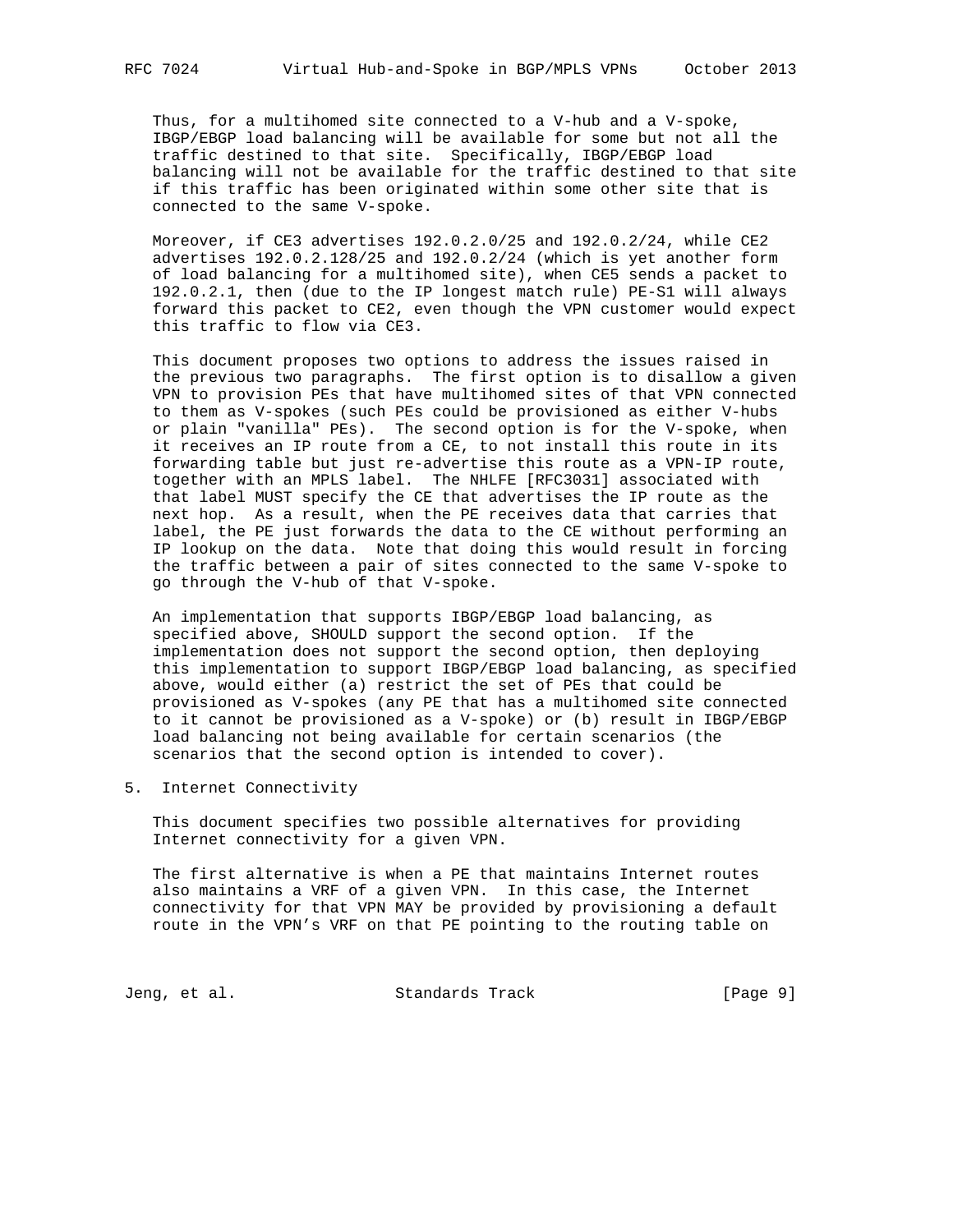that PE that maintains the Internet routes. This PE MUST NOT be provisioned as a V-spoke for that VPN (this PE may be provisioned as either a V-hub or a "vanilla" PE). If this PE is provisioned as a V-hub, then this PE MUST originate a VPN-IP default route. The route MUST carry both RT-VPN and RT-VH of the V-hub (see Section 3 for the definitions of "RT-VPN" and "RT-VH"). Thus, this route will be imported by all the V-spokes associated with the V-hub, as well as by other V-hubs and "vanilla" PEs. An implementation MUST support the first alternative.

 The second alternative is when a site of a given VPN has connection to the Internet, and a CE of that site advertises an IP default route to the PE connected to that CE. This alternative has two subcases: (a) the PE is provisioned as a V-hub, and (b) the PE is provisioned as a V-spoke. An implementation MUST support subcase (a). An implementation MAY support subcase (b).

 If a PE is provisioned as a V-hub, then the PE re-advertises this IP default route as a VPN-IP default route and installs in its VRF an IP default route with the next hop specifying the CE(s) that advertise the IP default route to the PE. Note that when re-advertising the VPN-IP default route, the route MUST carry both RT-VPN and RT-VH of the V-hub (see Section 3 for the definitions of "RT-VPN" and "RT-VH"). Thus, this route will be imported by all the V-spokes associated with the V-hub, as well as by other V-hubs and "vanilla" PEs.

 If a PE is provisioned as a V-spoke, then receiving a default route from a CE MUST NOT cause the V-spoke to install an IP default route in its VRF. The V-spoke MUST originate a VPN-IP default route with a (non-null) MPLS label. The route MUST carry only RT-VPN (as a result, this route is not imported by any of the V-spokes but is imported by V-hubs). The packet's next hop of the NHLFE [RFC3031] associated with that label MUST specify the CE that advertises the IP default route. As a result, when the V-spoke receives data that carries that label, it just forwards the data to the CE without performing an IP lookup on the data. Note that in this case, the VRF on the V-spoke will have an IP default route, but this route would be created as a result of receiving a VPN-IP default route from one of the V-hubs associated with that V-spoke (and not as a result of receiving the IP default route from the CE). Note also that if this V-spoke has other sites of that VPN connected to it, then traffic from these sites to the Internet would go to that V-spoke, then to the V-hub selected by the V-spoke, then from that V-hub back to the V-spoke, and then to the CE that advertises an IP default route to the V-spoke.

Jeng, et al. Standards Track [Page 10]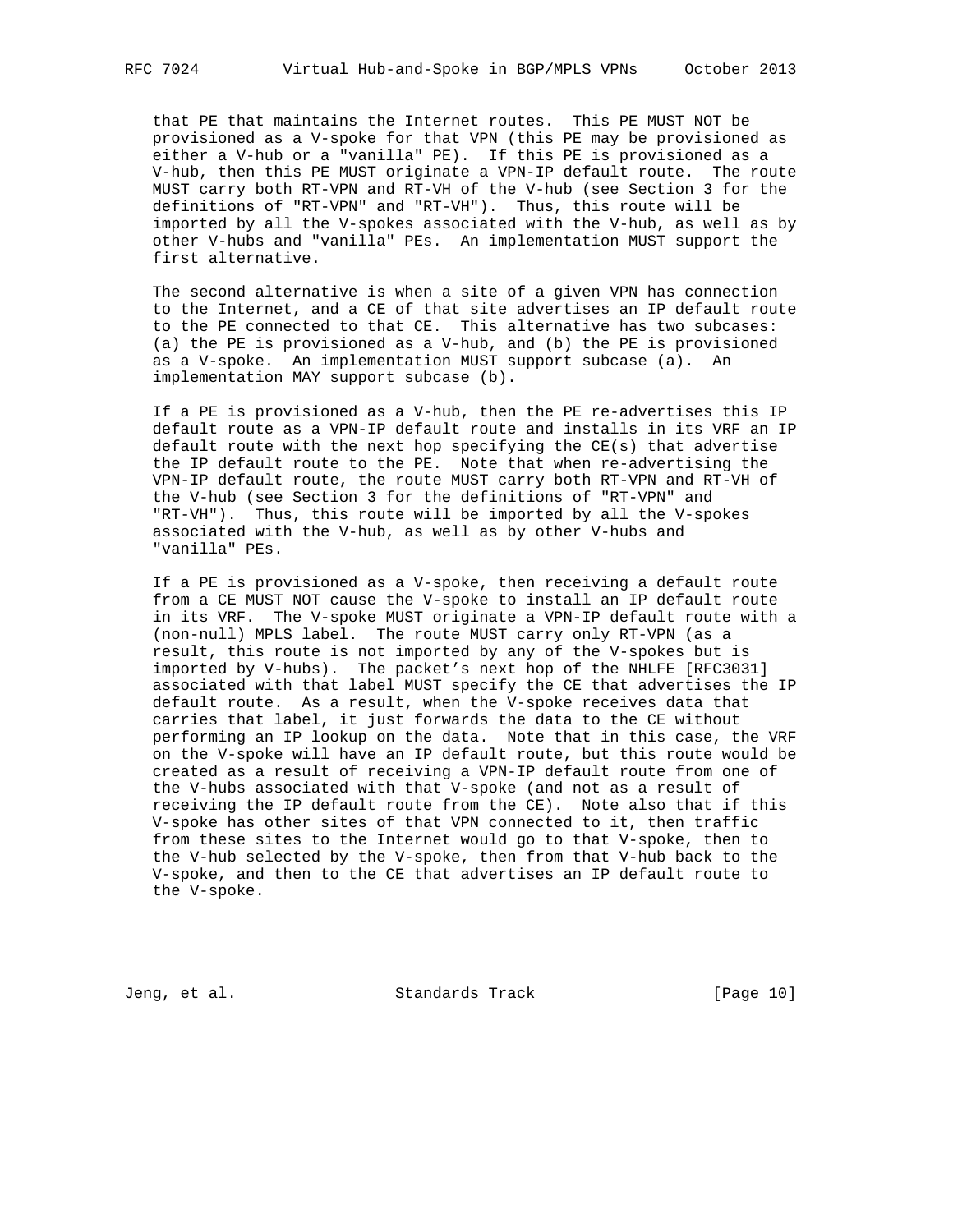If a PE is provisioned as a V-spoke of a given VPN, and if a CE of that VPN advertises an IP default route to the PE (as the CE belongs to the site that provides the Internet connectivity for the VPN), then the PE MUST NOT advertise an IP default route back to that CE. Yet, the CE has to specify that PE as the next hop for all the traffic to other sites of that VPN. A way to accomplish this is to require the V-spoke to implement procedures specified in Section 9.

 In all the scenarios described above in this section, we refer to the originated VPN-IP default route as the "Internet VPN-IP default route". Specifically, the Internet VPN-IP default route is a VPN-IP default route originated by a PE (this PE could be either a V-hub or a V-spoke) as a result of (a) receiving an IP default route from a CE or (b) the PE maintaining Internet routes and also provisioning in the VRF of its VPN a default route pointing to its (the PE's) routing table that contains Internet routes.

 The difference between the Internet VPN-IP default route and a non-Internet VPN-IP default route originated by a V-hub is in the RTs carried by the route -- for a given VPN and a given V-hub of that VPN, the Internet VPN-IP default route carries both RT-VPN and RT-VH of that V-hub, while the non-Internet VPN-IP default route carries just RT-VH of that V-hub.

 When a V-hub originates the Internet VPN-IP default route, the V-hub MUST withdraw the non-Internet VPN-IP default route that has been originated by the V-hub. When a V-hub withdraws the Internet VPN-IP default route that has been originated by the V-hub, the V-hub MUST originate a non-Internet VPN-IP default route. That is, at any given point in time, a given V-hub originates either the Internet VPN-IP default route or a non-Internet VPN-IP default route.

 As a result of the rules specified above, if a V-hub originates the Internet VPN-IP default route, then all the V-spokes associated with that V-hub MUST import that route. In addition (and in contrast with a non-Internet VPN-IP default route), other V-hubs MAY import that route. A V-hub MAY also import the Internet VPN-IP default routes originated by V-spoke(s). A V-spoke MUST NOT import the Internet VPN-IP default route originated by any other V-spoke. Such a route MAY be imported only by V-hubs.

 If the Internet VPN-IP default route originated by a V-hub has the same preference as the (non-Internet) VPN-IP default route originated by some other V-hub, then a V-spoke that imports VPN-IP default routes originated by both of these V-hubs would load share the outgoing Internet traffic between these two V-hubs (and thus some of the outgoing Internet traffic from that V-spoke will first be routed

Jeng, et al. Standards Track [Page 11]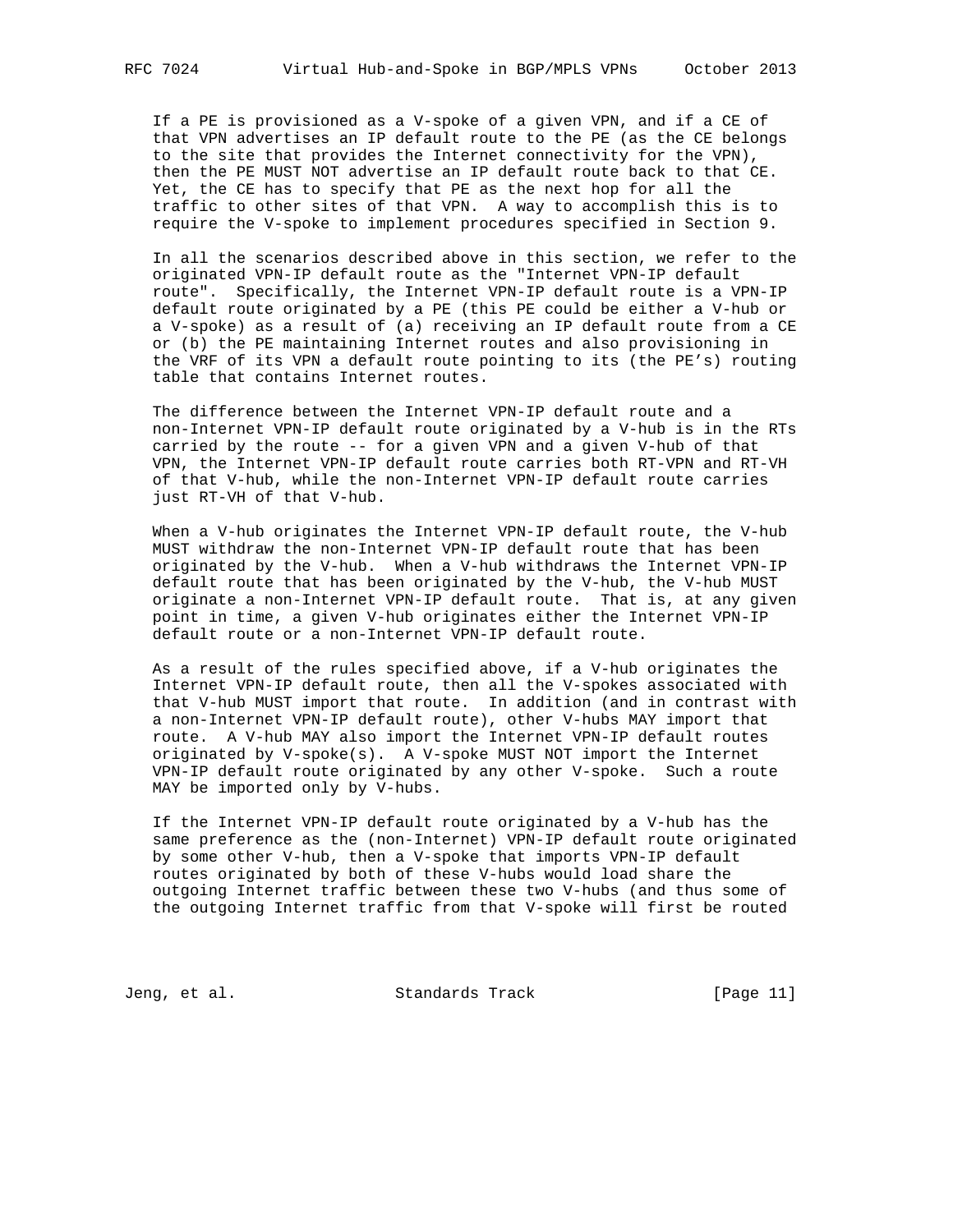to the V-hub that does not originate the Internet VPN-IP default route, then from that V-hub to the V-hub that does originate the Internet VPN-IP default route).

 If taking an extra-hub hop for the Internet traffic is viewed as undesirable, then it is RECOMMENDED that the Internet VPN-IP default route be of higher preference than a (non-Internet) VPN-IP default route originated by some other V-hub. However, in this case the traffic from the V-spokes to other sites of that VPN will not be load shared between these two V-hubs.

6. Deployment Considerations

 For a given VPN, a V-hub and a set of V-spokes associated with that V-hub should be chosen in a way that minimizes the additional network distance/latency penalty, given that VPN geographic footprint.

 For a given VPN, some or all of its V-spokes could be grouped into geographically based clusters (e.g., V-spokes within a given cluster could be in close geographical proximity to each other) with any-to-any connectivity within each cluster. Note that the V-spokes within a given cluster need not be associated with the same V-hub(s). Likewise, not all V-spokes associated with a given V-hub need to be in the same cluster. A use case for this would be a VPN for a large retail chain in which data traffic is hub/spoke between each store and centralized datacenters, but there is a need for direct Voice over IP (VoIP) traffic between stores within the same geographical area.

 The use of constrained route distribution for BGP/MPLS IP VPNs ("RT constrains") [RFC4684] may further facilitate/optimize routing exchange in support of V-hubs and V-spokes.

 Introducing a V-spoke PE in a VPN may introduce the following changes for the customer of that VPN:

- + Traceroute from a CE connected to a V-spoke may report an additional hop: the V-hub PE.
- + Latency for traffic sent from a CE connected to a V-spoke may increase, depending on the location of the V-hub in the layer 3 and layer 1 network topology of the SP.

Jeng, et al. Standards Track [Page 12]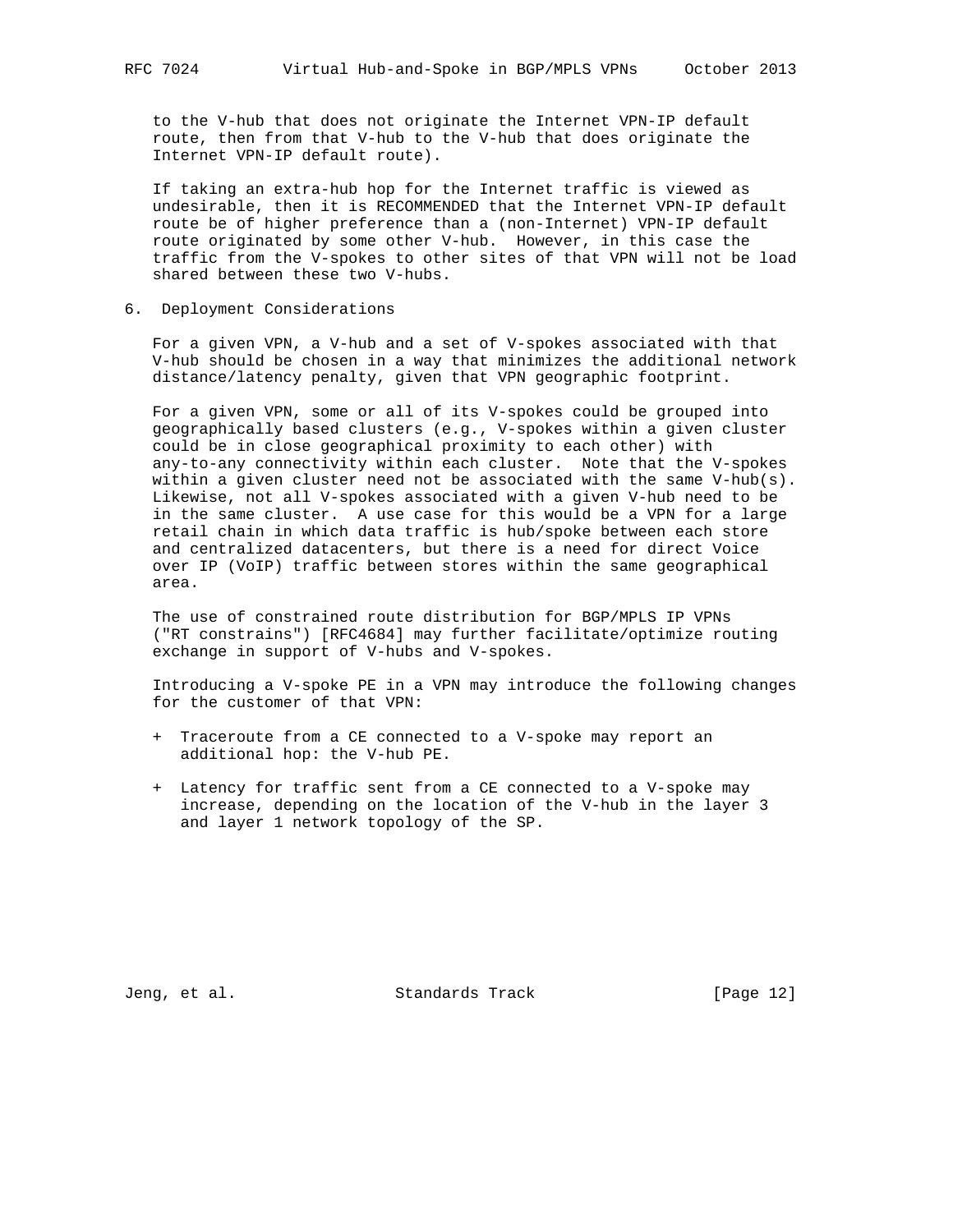# 7. Multicast Considerations

 This section describes procedures for supporting Multicast VPN (MVPN) in the presence of Virtual Hub-and-Spoke. The procedures rely on MVPN specifications as defined in [RFC6513], [RFC6514], and [RFC6625].

 The procedures assume that for the purpose of ensuring non-duplication, both V-hubs and V-spokes can discard packets from a "wrong" PE, as specified in Section 9.1.1 of [RFC6513]. The existing procedures for Selective Provider Multicast Service Interface (S-PMSI) auto-discovery (A-D) routes [RFC6513] [RFC6514] [RFC6625] are sufficient to discard packets coming from a "wrong" PE for all types of provider tunnels (P-tunnels) specified in [RFC6514] (including Ingress Replication). The existing procedures for Inclusive Provider Multicast Service Interface (I-PMSI) A-D routes [RFC6513] [RFC6514] are sufficient to discard packets coming from a "wrong" PE for all types of P-tunnels specified in [RFC6514], except for Ingress Replication. Section 7.9 of this document specifies changes to the procedures in [RFC6514], to enable the discarding of packets from a "wrong" PE when Ingress Replication is used for I-PMSI P-tunnels.

 The V-hub/V-spoke architecture, as specified in this document, affects certain multicast scenarios. In particular, it affects multicast scenarios where the source of a multicast flow is at a site attached to a V-hub and a receiver of that flow is at a site attached to a V-spoke that is not associated with that same V-hub. It also affects multicast scenarios where the source of a multicast flow is at a site attached to a V-spoke, a receiver of that flow is at a site attached to a different V-spoke, and the set intersection between the V-hub(s) associated with the first V-spoke and the V-hub(s) associated with the second V-spoke is empty. It may also affect multicast scenarios where the source of a multicast flow is at a site connected to a V-spoke, a receiver of that flow is at a site attached to a different V-spoke, and the set intersection between the V-hub(s) associated with the first V-spoke and the V-hub(s) associated with the second V-spoke is non-empty (the multicast scenarios are affected if the I-PMSI/S-PMSI A-D routes originated by the first V-spoke are not imported by the second V-spoke).

 The use of Virtual Hub-and-Spoke in conjunction with seamless MPLS multicast [MPLS-MCAST] is outside the scope of this document.

Jeng, et al. Standards Track [Page 13]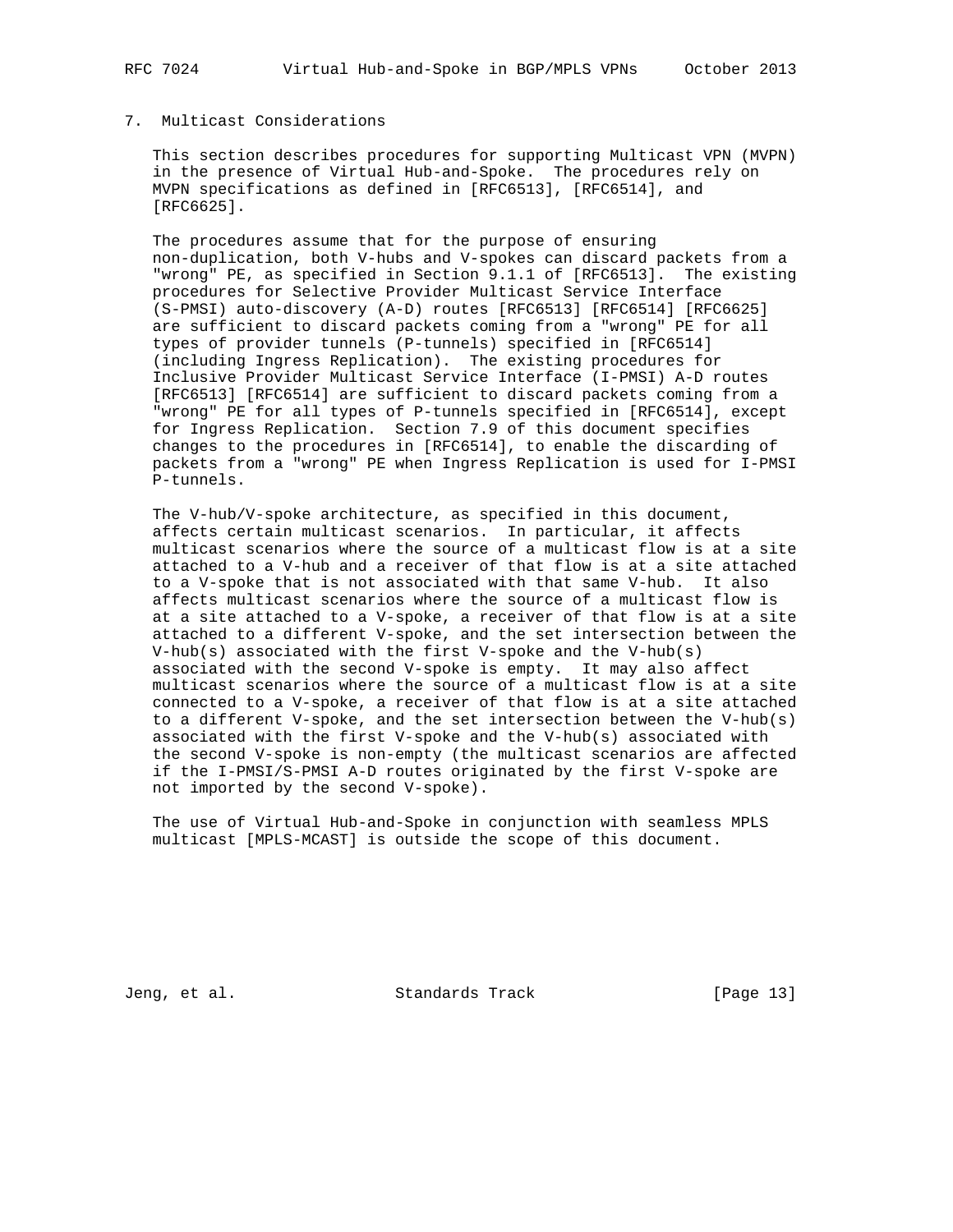# 7.1. Terminology

 We will speak of a P-tunnel being "bound" to a particular I-PMSI/S-PMSI A-D route if the P-tunnel is specified in that route's PMSI Tunnel attribute.

 When Ingress Replication is used, the P-tunnel bound to a particular I-PMSI/S-PMSI A-D route is actually a set of unicast tunnels (procedures differ from [RFC6514] for the case of I-PMSI and are specified in Section 7.9 of this document). The PE originating the I-PMSI/S-PMSI A-D route uses these unicast tunnels to carry traffic to the PEs that import the route. The PEs that import the route advertise labels for the unicast tunnels in Leaf A-D routes originated in response to the I-PMSI/S-PMSI A-D route. When we say that traffic has been received by a PE on a P-tunnel "bound" to a particular I-PMSI/S-PMSI A-D route imported by that PE, we refer to the unicast tunnel for which the label was advertised in a Leaf A-D route by the PE that imported the I-PMSI/S-PMSI route; the PE that originated that route uses this tunnel to send traffic to the PE that imported the I-PMSI/S-PMSI route.

7.2. Eligible Upstream Multicast Hop (UMH) Routes

 On a V-spoke, the set of Eligible UMH routes consists of all the unicast VPN-IP routes received by the V-spoke, including the default VPN-IP routes received from its V-hub(s). Note that such routes MAY include routes received from other V-spokes. The routes received from other V-spokes could be either "vanilla" VPN-IP routes (routes using the IPv4 or IPv6 Address Family Identifier (AFI) and Subsequent Address Family Identifier (SAFI) set to 128 "MPLS-labeled VPN address" [IANA-SAFI]) or routes using the IPv4 or IPv6 AFI (as appropriate) but with the SAFI set to SAFI 129 "Multicast for BGP/MPLS IP Virtual Private Networks (VPNs)" [IANA-SAFI].

 The default VPN-IP routes received from the V-hub(s) may be either Internet default VPN-IP routes or non-Internet default VPN-IP routes.

7.3. Originating VPN-IP Default Route by a V-Hub

 When originating a VPN-IP default route, a V-hub, in addition to following the procedures specified in Section 3, also follows the procedures specified in Sections 6 and 7 of [RFC6514] (see also Section 5.1 of [RFC6513]). Specifically, the V-hub MUST add the VRF Route Import Extended Community that embeds the V-hub's IP address. The route also MUST include the Source AS extended community.

Jeng, et al. Standards Track [Page 14]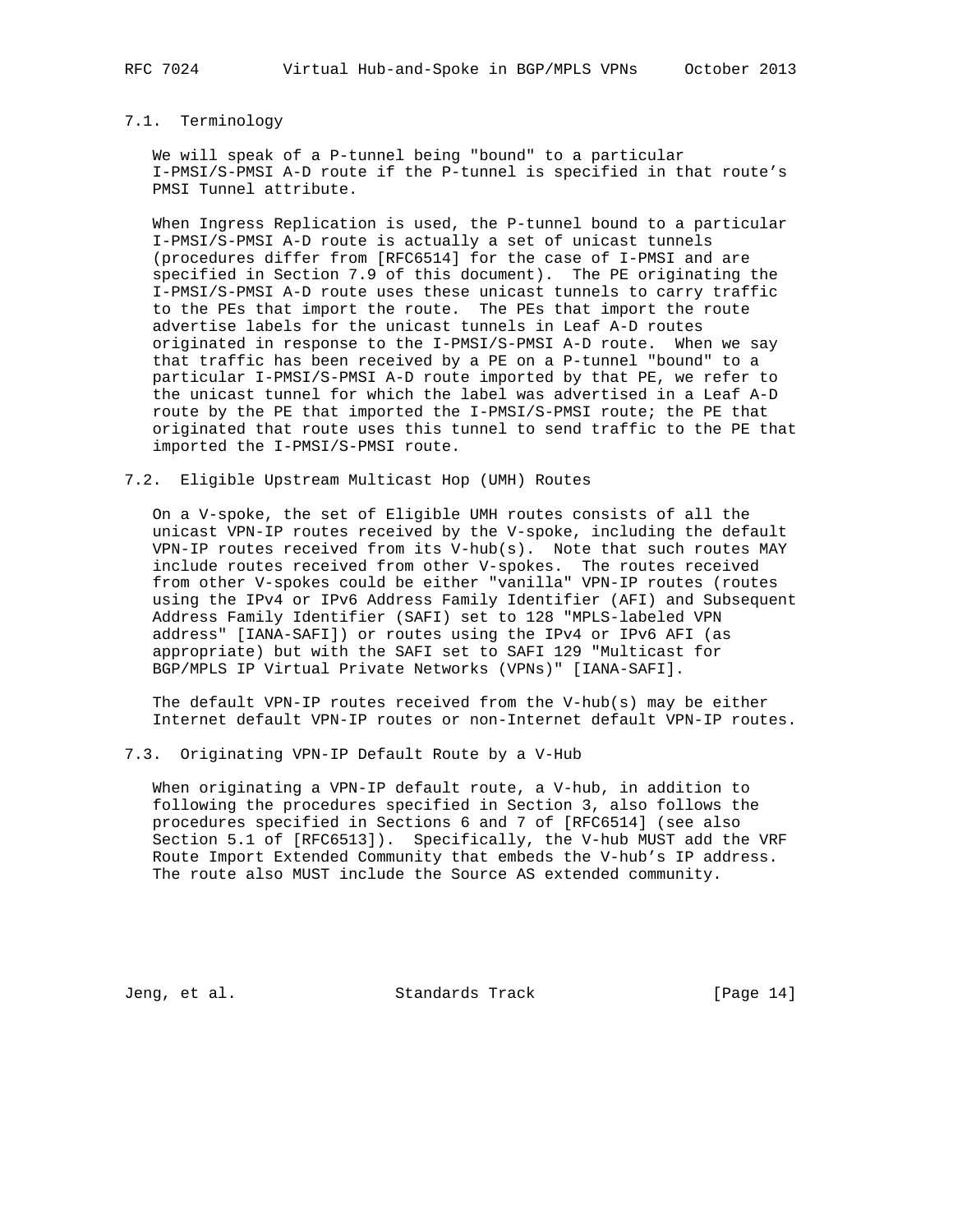## 7.4. Handling C-Multicast Routes

 In the following, the term "C-multicast routes" refers to BGP routes that carry customer multicast routing information [RFC6514].

 Origination of C-multicast routes follows the procedures specified in [RFC6514] (irrespective of whether these routes are originated by a V-hub or a V-spoke).

When a V-spoke receives a C-multicast route, the V-spoke follows the procedures described in [RFC6514].

 When a V-hub receives a C-multicast route, the V-hub determines whether the customer Rendezvous Point (C-RP) or the customer source (C-S) of the route is reachable via one of its VRF interfaces; if yes, then the V-hub follows the procedures described in [RFC6514].

 Otherwise, the C-RP/C-S of the route is reachable via some other PE (this is the case where the received route was originated by a V-spoke that sees the V-hub as the "upstream PE" for a given source, but the V-hub sees some other PE -- either V-hub or V-spoke -- as the "upstream PE" for that source). In this case, the V-hub uses the type (Source Tree Join vs Shared Tree Join), the Multicast Source, and Multicast Group from the received C-multicast route to construct a new route of the same type, with the same Multicast Source and Multicast Group. The hub constructs the rest of the new route following procedures specified in Section 11.1.3 of [RFC6514]. The hub also creates the appropriate (C-\*, C-G) or (C-S, C-G) state in its MVPN Tree Information Base (MVPN-TIB).

#### 7.5. Originating I-PMSI/S-PMSI/SA A-D Routes by V-Spoke

When a V-spoke originates an I-PMSI, an S-PMSI, or Source Active (SA) A-D route, the V-spoke follows the procedures specified in [RFC6514] (or in the case of a wildcard S-PMSI A-D route, the procedures specified in [RFC6625]), including the procedures for constructing RT(s) carried by the route. Note that as a result, such a route will be imported by the V-hubs. In the case of an I-PMSI/S-PMSI A-D route, the P-tunnel bound to this route is used to carry to these V-hubs traffic originated by the sites connected to the V-spoke.

 If the V-spoke exports its (unicast) VPN-IP routes not just to the V-hubs but also to some other V-spokes (as described in Section 3), then (as a result of following the procedures specified in [RFC6514] or, in the case of a wildcard S-PMSI A-D route, the procedures specified in [RFC6625]) the I-PMSI/S-PMSI/SA A-D route originated by the V-spoke will be imported not just by the V-hubs but also by the other V-spokes. This is because in this scenario, the route will

Jeng, et al. Standards Track [Page 15]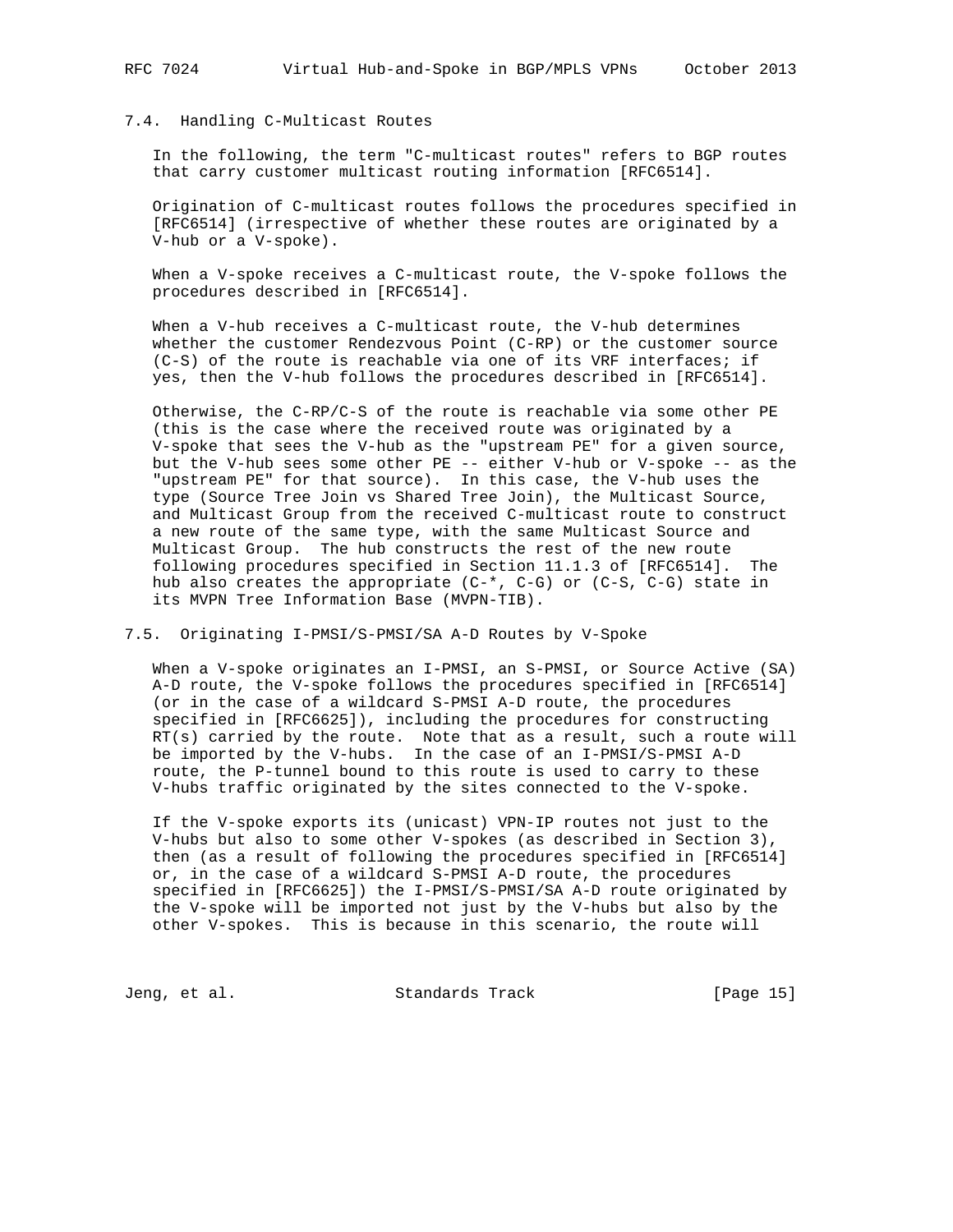carry more than one RT; one of these RTs, RT-VPN, will result in importing the route by the V-hubs, while other RT(s) will result in importing the route by the V-spokes (the other  $RT(s)$  are the  $RT(s)$ ) that the V-spoke uses for importing the VPN-IP default route). In this case, the P-tunnel bound to this I-PMSI/S-PMSI A-D route is also used to carry traffic originated by the sites connected to the V-spoke that originates the route to these other V-spokes.

#### 7.6. Originating I-PMSI/S-PMSI/SA A-D Routes by V-Hub

 When a V-hub originates an I-PMSI/S-PMSI/SA A-D route, the V-hub follows the procedures specified in [RFC6514] (or in the case of a wildcard S-PMSI A-D route, the procedures specified in [RFC6625]), except that in addition to the RT(s) constructed following these procedures, the route MUST also carry the RT of the VPN-IP default route advertised by the V-hub (RT-VH). Note that as a result, such a route will be imported by other V-hubs and also by the V-spokes, but only by the V-spokes that are associated with the V-hub (the V-spokes that import the VPN-IP default route originated by the V-hub). In the case of an I-PMSI/S-PMSI A-D route, the P-tunnel bound to this route is used to carry to these other V-hubs and V-spokes the traffic originated by the sites connected to the V-hub that originates the route.

 In addition, if a V-hub originates an I-PMSI A-D route following the procedures specified in [RFC6514], the V-hub MUST originate another I-PMSI A-D route -- we'll refer to this route as an "Associated-V-spoke-only I-PMSI A-D route". The RT carried by this route MUST be the RT that is carried in the VPN-IP default route advertised by the V-hub (RT-VH). Therefore, this route will be imported only by the V-spokes associated with the V-hub (the V-spokes that import the VPN-IP default route advertised by this V-hub). The P-tunnel bound to this route is used to carry to these V-spokes traffic originated by the sites connected to either (a) other V-hubs, (b) other V-spokes, including the V-spokes that import the VPN-IP default route from the V-hub, or (c) "vanilla" PEs.

 More details on the use of this P-tunnel are described in Section 7.8.

 As a result, a V-hub originates not one, but two I-PMSI A-D routes - one is a "vanilla" I-PMSI A-D route and another is an Associated-V-spoke-only I-PMSI A-D route. Each of these routes MUST have a distinct RD.

Jeng, et al. Standards Track [Page 16]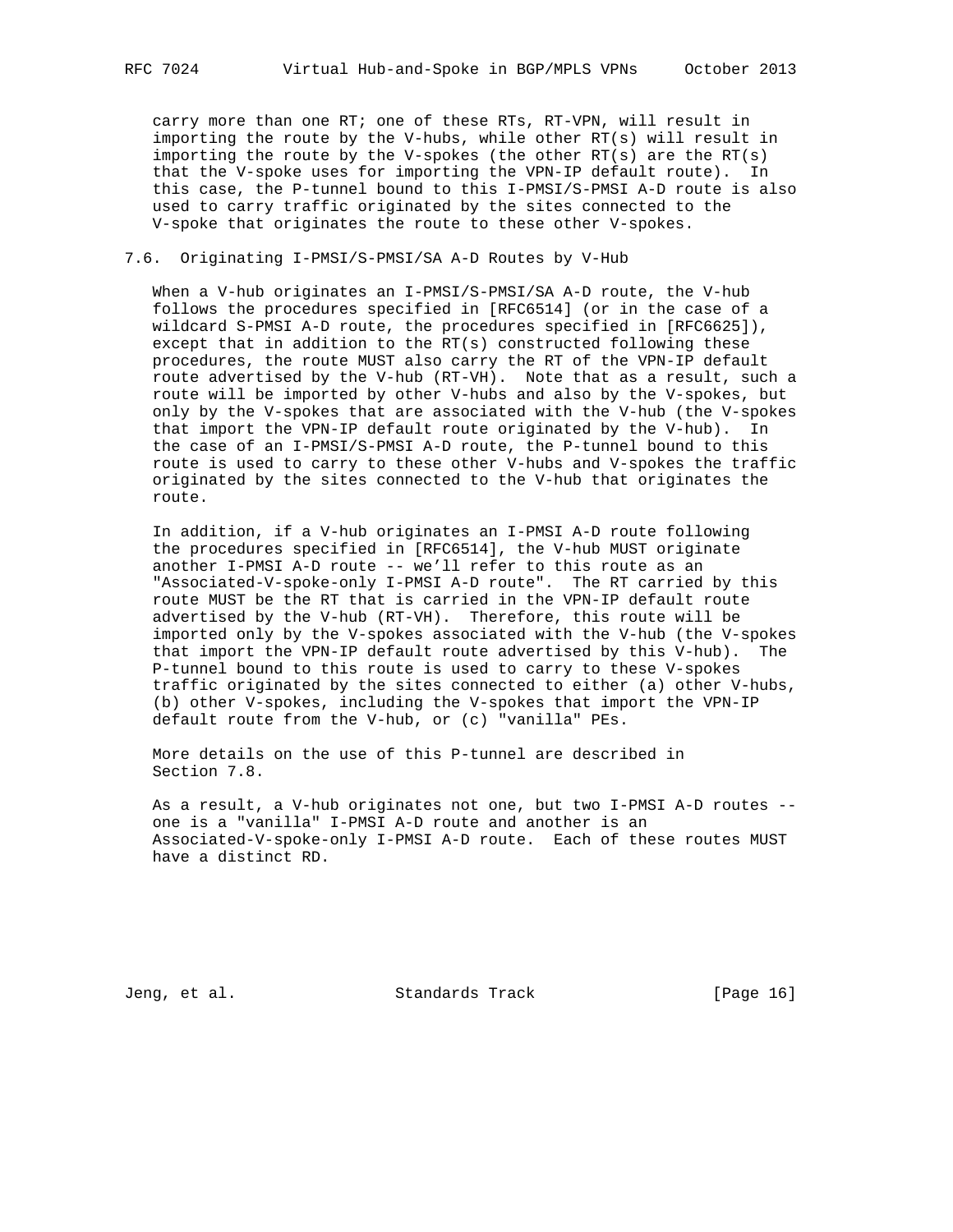When a V-hub receives traffic from one of the sites connected to the V-hub, and the V-hub determines (using some local policies) that this traffic should be transmitted using an I-PMSI, the V-hub forwards this traffic on the P-tunnel bound to the "vanilla" I-PMSI A-D route but MUST NOT forward it on the P-tunnel bound to the Associated-V-spoke-only I-PMSI A-D route.

#### 7.7. Receiving I-PMSI/S-PMSI/SA A-D Routes by V-Spoke

 When a V-spoke receives an I-PMSI/S-PMSI/SA A-D route, the V-spoke follows the procedures specified in [RFC6514] (or in the case of a wildcard S-PMSI A-D route, the procedures specified in [RFC6625]). As a result, a V-spoke that is associated with a given V-hub (the V-spoke that imports the VPN-IP default route originated by that V-hub) will also import I-PMSI/S-PMSI/SA A-D routes originated by that V-hub. Specifically, the V-spoke will import both the "vanilla" I-PMSI A-D route and the Associated-V-spoke-only I-PMSI A-D route originated by the V-hub.

 In addition, if a V-spoke imports the (unicast) VPN-IP routes originated by some other V-spokes (as described in Section 3), then the V-spoke will also import I-PMSI/S-PMSI/SA A-D routes originated by these other V-spokes.

7.8. Receiving I-PMSI/S-PMSI/SA A-D Routes by V-Hub

 The following describes procedures that a V-hub MUST follow when it receives an I-PMSI/S-PMSI/SA A-D route.

7.8.1. Case 1

 This is the case where a V-hub receives an I-PMSI/S-PMSI/SA A-D route, and one of the  $RT(s)$  carried in the route is the RT that the V-hub uses for advertising its VPN-IP default route (RT-VH).

In this case, the receiving route was originated either

- + by a V-spoke associated with the V-hub (the V-spoke that imports the VPN-IP default route originated by the V-hub), or
- + by some other V-hub that uses the same RT as the receiving V-hub for advertising the VPN-IP default route.

 In this case, the received I-PMSI/S-PMSI/SA A-D route carries more than one RT. One of these RTs results in importing this route by the V-hubs. Another of these RTs is the RT that the V-hub uses when advertising its VPN-IP default route (RT-VH). This RT results in

Jeng, et al. Standards Track [Page 17]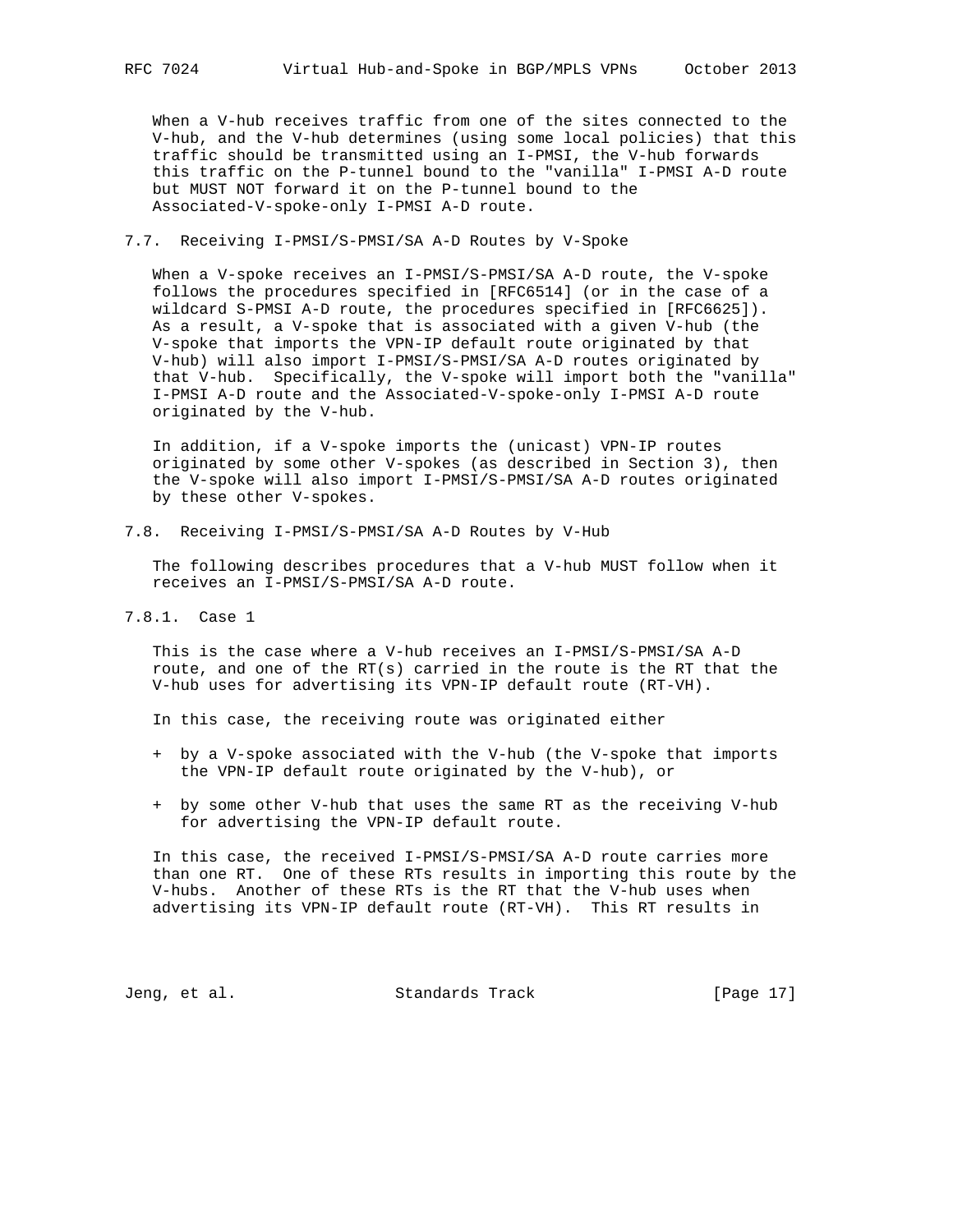importing the received I-PMSI/S-PMSI/SA A-D route by all the V-spokes associated with the V-hub (the V-spokes that import the VPN-IP default route originated by the V-hub).

 In handling such an I-PMSI/S-PMSI/SA A-D route, the V-hub simply follows the procedures specified in [RFC6514] (or in the case of a wildcard S-PMSI A-D route, the procedures specified in [RFC6625]).

 Specifically, the V-hub MUST NOT reoriginate this route as done in Case 2 below.

 The following specifies the rules that the V-hub MUST follow when handling traffic that the V-hub receives on a P-tunnel bound to this I-PMSI/S-PMSI A-D route. The V-hub may forward this traffic to only the sites connected to that V-hub (forwarding this traffic to these sites follows the procedures specified in [RFC6514] or, in the case of a wildcard S-PMSI A-D route, the procedures specified in [RFC6625]). The V-hub MUST NOT forward the traffic received on this P-tunnel to any other V-hubs or V-spokes, including the V-spokes that import the VPN-IP default route originated by the V-hub (V-spokes associated with the V-hub). Specifically, the V-hub MUST NOT forward the traffic received on the P-tunnel advertised in the received I-PMSI A-D route over the P-tunnel that the V-hub binds to its Associated-V-spoke-only I-PMSI A-D route.

# 7.8.2. Case 2

 This is the case where a V-hub receives an I-PMSI/S-PMSI/SA A-D route, and the route does not carry the RT that the receiving V-hub uses when advertising its VPN-IP default route (RT-VH).

 In this case, the receiving I-PMSI/S-PMSI/SA A-D route was originated by either some other V-hub or a V-spoke. The I-PMSI/S-PMSI/SA A-D route is imported by the V-hub (as well as by other V-hubs) but not by any of the V-spokes associated with the V-hub (V-spokes that import the VPN-IP default route originated by the V-hub).

 In this case, the V-hubs follow the procedures specified in [RFC6514] (or in the case of a wildcard S-PMSI A-D route, the procedures specified in [RFC6625]), with the following additions.

 Once a V-hub accepts an I-PMSI A-D route, when the V-hub receives data on the P-tunnel bound to that I-PMSI A-D route, the V-hub follows the procedures specified in [RFC6513] and [RFC6514] to determine whether to accept the data. If the data is accepted, then the V-hub further forwards the data over the P-tunnel bound to the Associated-V-spoke-only I-PMSI A-D route originated by the V-hub. Note that in deciding whether to forward the data over the P-tunnel

Jeng, et al. Standards Track [Page 18]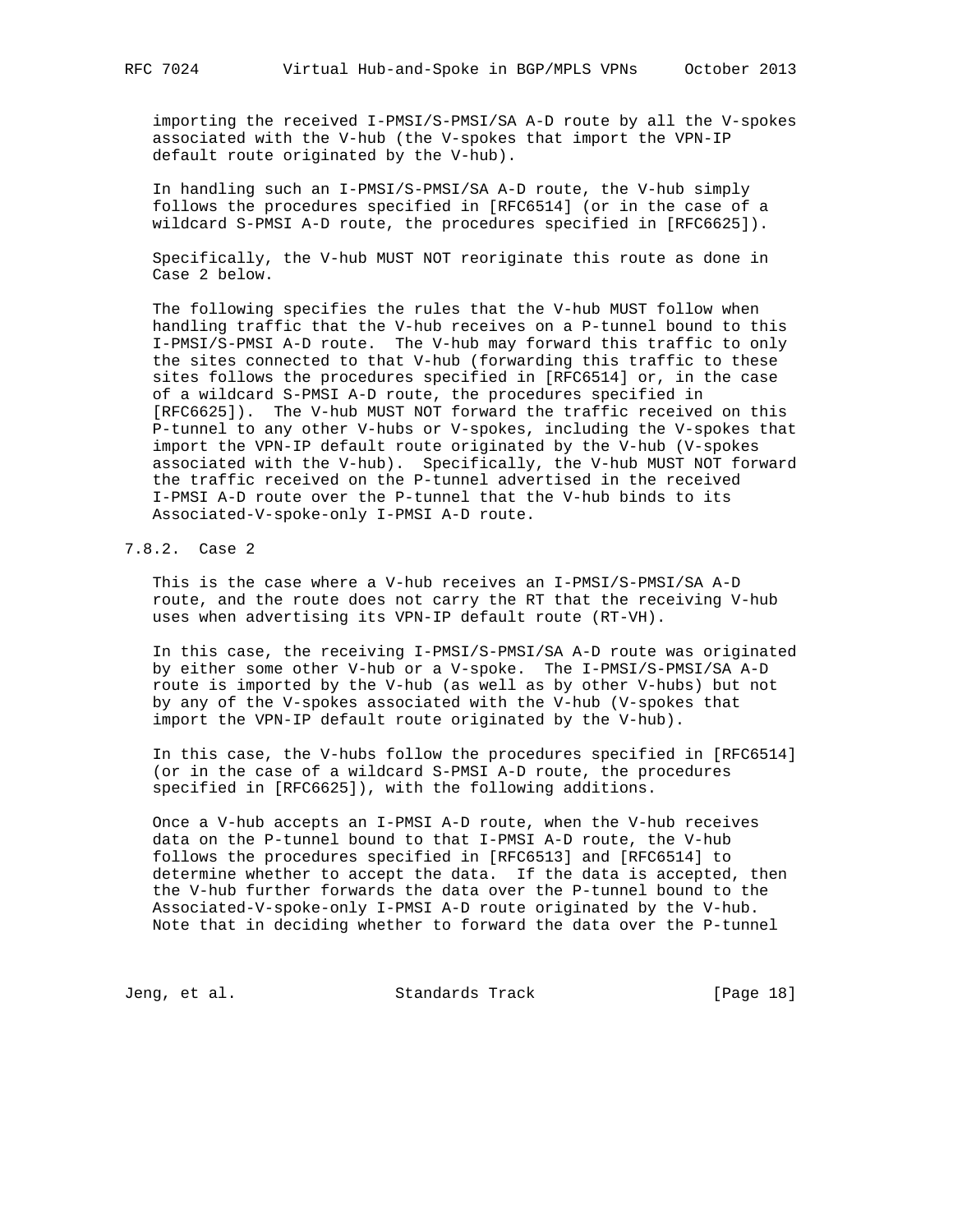bound to the Associated-V-spoke-only I-PMSI A-D route originated by the V-hub, the V-hub SHOULD take into account the (multicast) state present in its MVPN-TIB that has been created as a result of receiving C-multicast routes from the V-spokes associated with the V-hub. If (using the information present in the MVPN-TIB) the V-hub determines that none of these V-spokes have receivers for the data, the V-hub SHOULD NOT forward the data over the P-tunnel bound to the Associated-V-spoke-only I-PMSI A-D route originated by the V-hub.

 Whenever a V-hub imports an S-PMSI A-D route (respectively, SA A-D route) in a VRF, the V-hub, in contrast to Case 1 above, MUST originate an S-PMSI A-D route (respectively, SA A-D route) targeted to its V-spokes. To accomplish this, the V-hub replaces the RT(s) carried in the route with the RT that the V-hub uses when originating its VPN-IP default route (RT-VH), changes the RD of the route to the RD that the V-hub uses when originating its Associated-V-spoke-only I-PMSI A-D route, and sets Next Hop to the IP address that the V-hub places in the Global Administrator field of the VRF Route Import Extended Community of the VPN-IP routes advertised by the V-hub. For S-PMSI A-D routes, the V-hub also changes the Originating Router's IP address in the MCAST-VPN NLRI (Network Layer Reachability Information) of the route to the same address as the one in the Next Hop. Moreover, before advertising the new S-PMSI A-D route, the V-hub modifies its PMSI Tunnel attribute as appropriate (e.g., by replacing the P-tunnel rooted at the originator of this route with a P-tunnel rooted at the V-hub).

 Note that a V-hub of a given MVPN may receive and accept multiple (C-\*, C-\*) wildcard S-PMSI A-D routes [RFC6625], each originated by its own PE. Yet, even if the V-hub receives and accepts such multiple (C-\*, C-\*) S-PMSI A-D routes, the V-hub re-advertises just one  $(C^{-*}, C^{-*})$  S-PMSI A-D route, thus aggregating the received  $(C^{-*}, C^{-*})$  C-\*) S-PMSI A-D routes. The same applies for (C-\*, C-G) S-PMSI A-D routes.

 Whenever a V-hub receives data on the P-tunnel bound to a received S-PMSI A-D route, the V-hub follows the procedures specified in [RFC6513] and [RFC6514] (or in the case of a wildcard S-PMSI A-D route, the procedures specified in [RFC6625]) to determine whether to accept the data. If the data is accepted, then the V-hub further forwards it over the P-tunnel bound to the S-PMSI A-D route that has been re-advertised by the V-hub.

 If multiple S-PMSIs received by a V-hub have been aggregated into the same P-tunnel, then the V-hub, prior to forwarding to the V-spokes associated with that V-hub the data received on this P-tunnel, MAY de-aggregate and then reaggregate (in a different way) this data using the state present in its MVPN-TIB that has been created as a

Jeng, et al. Standards Track [Page 19]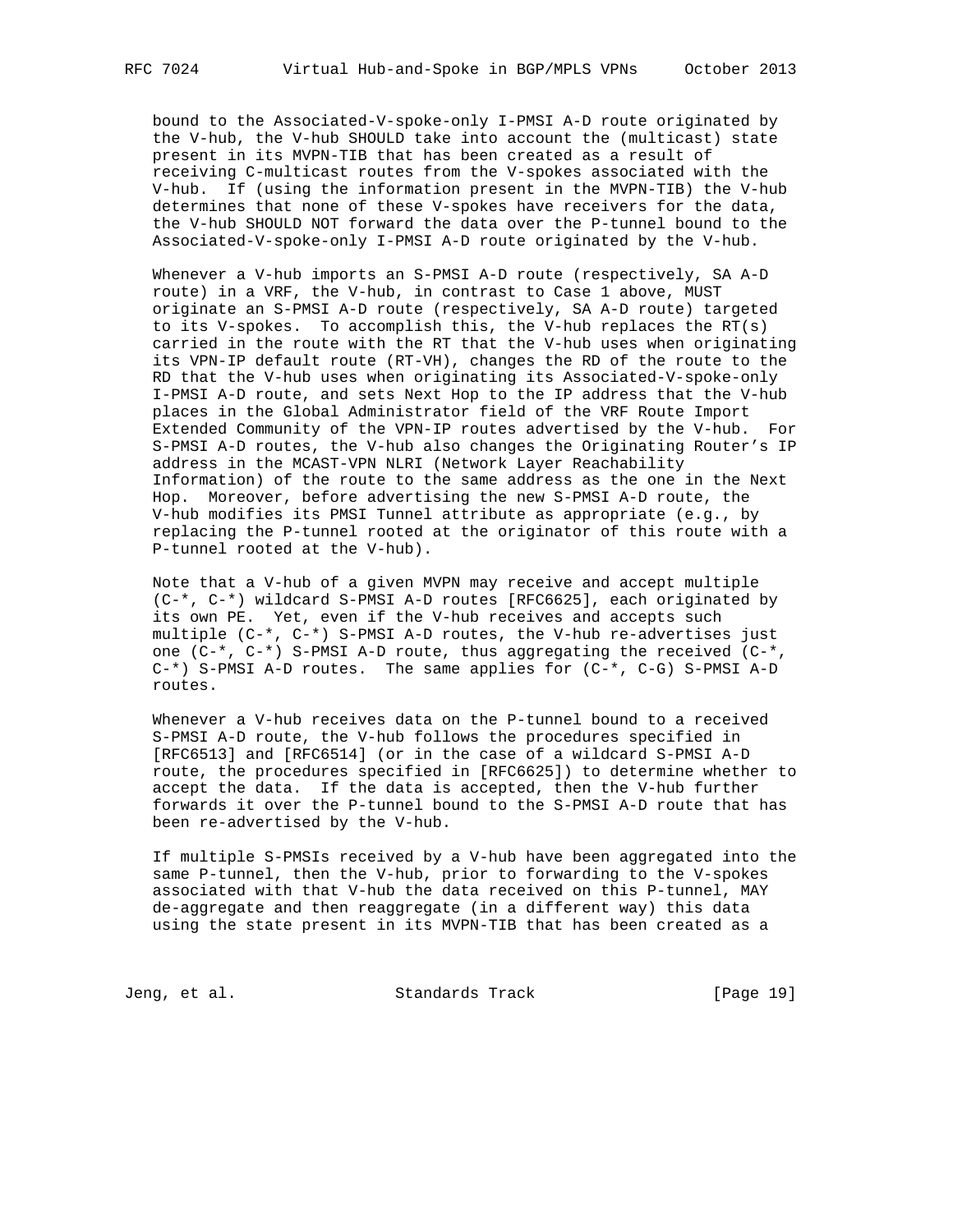result of receiving C-multicast routes from the V-spokes. Even if S-PMSIs received by the V-hub each have their own P-tunnel, the V-hub, prior to forwarding to the V-spokes the data received on these P-tunnels, MAY aggregate these S-PMSIs using the state present in its MVPN-TIB that has been created as a result of receiving C-multicast routes from the V-spokes.

7.9. Use of Ingress Replication with I-PMSI A-D Routes

 The following modifications to the procedures specified in [RFC6514] for originating/receiving I-PMSI A-D routes enable the discarding of packets coming from a "wrong" PE when Ingress Replication is used for I-PMSI P-tunnels (for other types of P-tunnels, the procedures specified in [RFC6513] and [RFC6514] are sufficient).

 The modifications to the procedures are required to be implemented (by all the PEs of a given MVPN) only under the following conditions:

- + At least one of those PEs is a V-hub or V-spoke PE for the given MVPN.
- + The given MVPN is configured to use the optional procedure of using Ingress Replication to instantiate an I-PMSI.

 If Ingress Replication is used with I-PMSI A-D routes, when a PE advertises such routes, the Tunnel Type in the PMSI Tunnel attribute MUST be set to Ingress Replication; the Leaf Information Required flag MUST be set to 1; the attribute MUST carry no MPLS labels.

 A PE that receives such an I-PMSI A-D route MUST respond with a Leaf A-D route. The PMSI Tunnel attribute of that Leaf A-D route is constructed as follows:

- o The Tunnel Type is set to Ingress Replication.
- o The Tunnel Identifier MUST carry a routable address of the PE that originates the Leaf A-D route.
- o The PMSI Tunnel attribute MUST carry a downstream-assigned MPLS label that is used to demultiplex the traffic received over a unicast tunnel by the PE.
- o The receiving PE MUST assign the label in such a way as to enable the receiving PE to identify (a) the VRF on that PE that should be used to process the traffic received with this label and (b) the PE that sends the traffic with this label.

Jeng, et al. Standards Track [Page 20]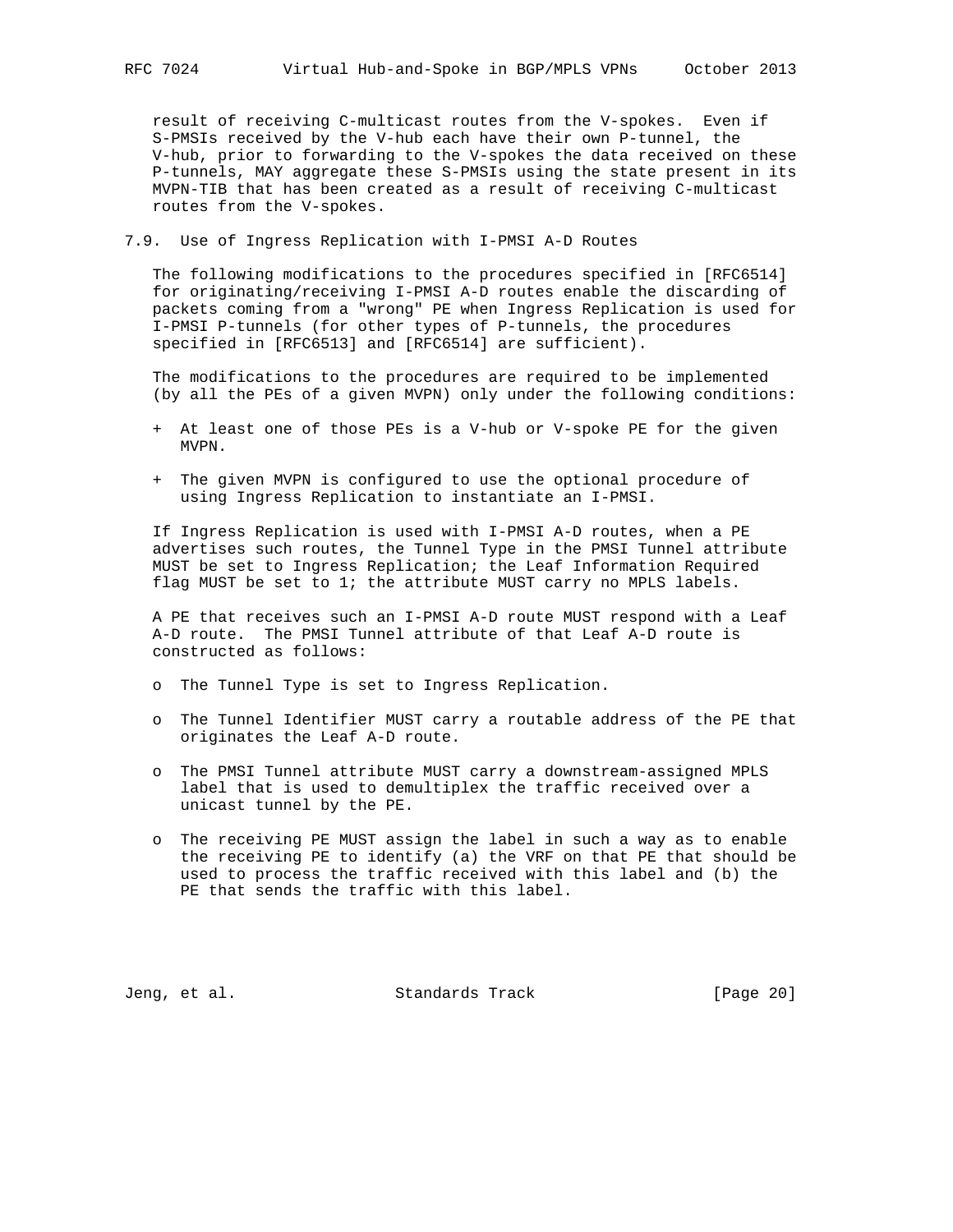This document assumes that for a given MVPN, all the PEs that have sites of that MVPN connected to them implement the procedures specified in this section.

8. An Example of RT Provisioning

 Consider a VPN A that consists of 9 sites -- site-1 through site-9. Each site is connected to its own PE -- PE-1 through PE-9.

We designate PE-3, PE-6, and PE-9 as V-hubs.

 To simplify the presentation, the following example assumes that each V-spoke is associated with just one V-hub. However, as mentioned earlier, in practice each V-spoke should be associated with two or more V-hubs.

 PE-1 and PE-2 are V-spokes associated with PE-3. PE-4 and PE-5 are V-spokes associated with PE-6. PE-7 and PE-8 are V-spokes associated with PE-9.

8.1. Unicast Routing

 All the PEs (both V-hubs and V-spokes) are provisioned to export routes using RT-A (just as with "vanilla" any-to-any VPN).

 All the V-hubs (PE-3, PE-6, and PE-9) are provisioned to import routes with RT-A (just as with "vanilla" any-to-any VPN).

 In addition, PE-3 is provisioned to originate a VPN-IP default route with RT-A-VH-1 (but not with RT-A), while PE-1 and PE-2 are provisioned to import routes with RT-A-VH-1.

 Likewise, PE-6 is provisioned to originate a VPN-IP default route with RT-A-VH-2 (but not with RT-A), while PE-4 and PE-5 are provisioned to import routes with RT-A-VH-2.

 Finally, PE-9 is provisioned to originate a VPN-IP default route with RT-A-VH-3 (but not with RT-A), while PE-7 and PE-8 are provisioned to import routes with RT-A-VH-3.

 Now let's modify the example above a bit by assuming that site-3 has Internet connectivity. Thus, site-3 advertises an IP default route to PE-3. PE-3 in turn originates a VPN-IP default route. In this case, the VPN-IP default route carries RT-A and RT-A-VH-1 (rather than just RT-A-VH-1, as before), which results in importing this route to PE-6 and PE-9, as well as to PE-1 and PE-2.

Jeng, et al. Standards Track [Page 21]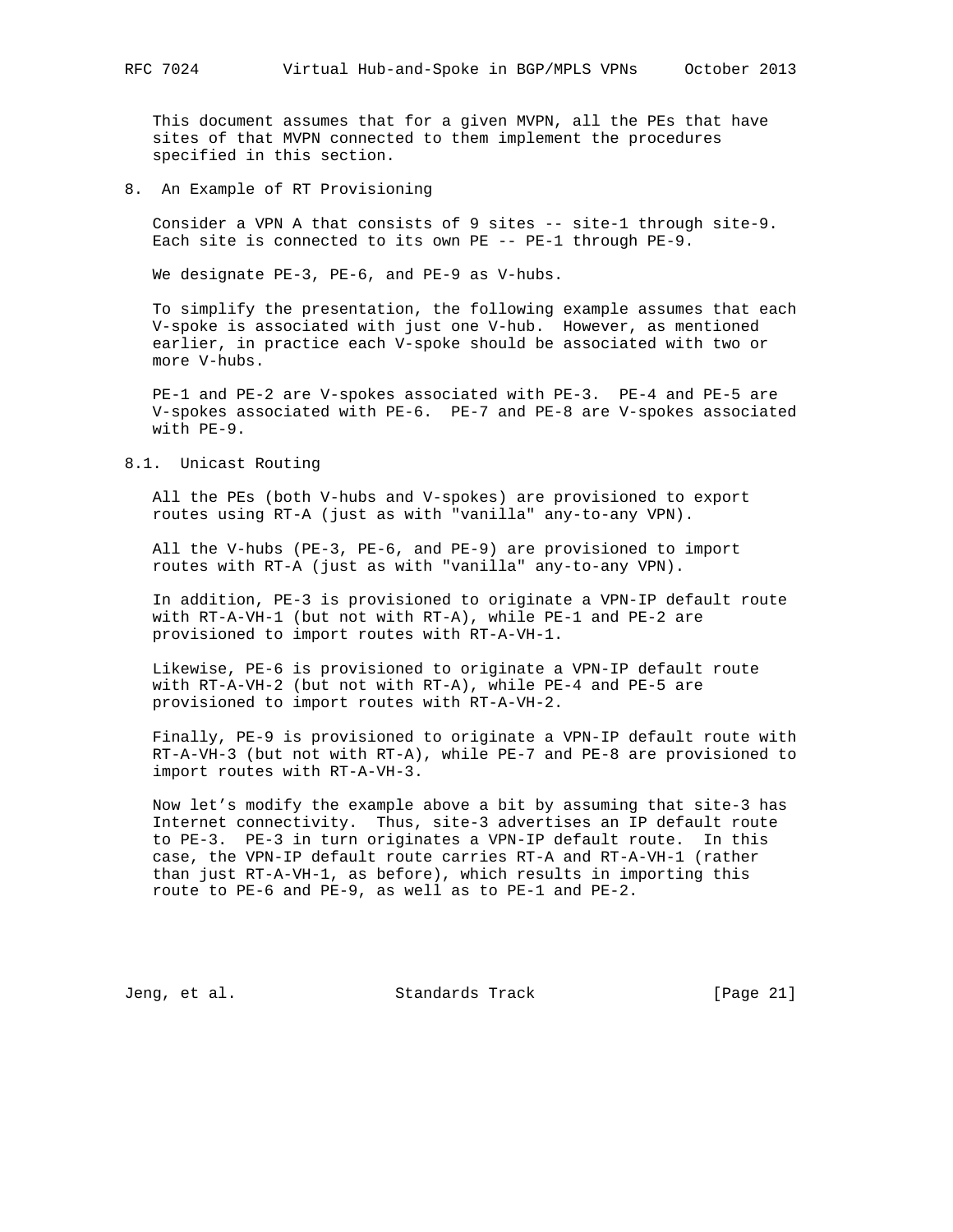If PE-7 and PE-8, in addition to importing a VPN-IP default route from PE-9, also want to import each other's VPN-IP routes, then PE-7 and PE-8 export their VPN-IP routes with two RTs: RT-A and RT-A-VH-3.

#### 8.2. Multicast Routing

 All the PEs designated as V-spokes (PE-1, PE-2, PE-4, PE-5, PE-7, and PE-8) are provisioned to export their I-PMSI/S-PMSI/SA A-D routes using RT-A (just as with "vanilla" any-to-any MVPN). Thus, these routes could be imported by all the V-hubs (PE-3, PE-6, and PE-9).

 The V-hub on PE-3 is provisioned to export its I-PMSI/S-PMSI/SA A-D routes with two RTs: RT-A and RT-A-VH-1. Thus, these routes could be imported by all the other V-hubs (PE-6 and PE-9) and also by the V-spokes, but only by the V-spokes associated with the V-hub on PE-3 (PE-1 and PE-2). In addition, the V-hub on PE-3 originates the Associated-V-spoke-only I-PMSI A-D route with RT-A-VH-1. This route could be imported only by the V-spokes associated with the V-hub on PE-3 (PE-1 and PE-2).

 The V-hub on PE-6 is provisioned to export its I-PMSI/S-PMSI/SA A-D routes with two RTs: RT-A and RT-A-VH-2. Thus, these routes could be imported by all the other V-hubs (PE-3 and PE-9) and also by the V-spokes, but only by the V-spokes associated with the V-hub on PE-6 (PE-4 and PE-5). In addition, the V-hub on PE-6 originates the Associated-V-spoke-only I-PMSI A-D route with RT-A-VH-2. This route could be imported only by the V-spokes associated with the V-hub on PE-6 (PE-4 and PE-5).

 The V-hub on PE-9 is provisioned to export its I-PMSI/S-PMSI/SA A-D routes with two RTs: RT-A and RT-A-VH-3. Thus, these routes could be imported by all the other V-hubs (PE-3 and PE-6) and also by the V-spokes, but only by the V-spokes associated with the V-hub on PE-9 (PE-7 and PE-8). In addition, the V-hub on PE-9 originates the Associated-V-spoke-only I-PMSI A-D route with RT-A-VH-3. This route could be imported only by the V-spokes associated with the V-hub on PE-9 (PE-7 and PE-8).

 If PE-7 and PE-8, in addition to importing a VPN-IP default route from PE-9, also want to import each other's VPN-IP routes, then PE-7 and PE-8 export their I-PMSI/S-PMSI/SA A-D routes with two RTs: RT-A and RT-A-VH-3.

 If the V-hub on PE-9 imports an S-PMSI A-D route or SA A-D route originated by either some other V-hub (PE-3 or PE-6) or a V-spoke that is not associated with this V-hub (PE-1, or PE-2, or PE-4, or PE-5), the V-hub originates an S-PMSI A-D route (respectively, SA A-D route). The V-hub constructs this route from the imported route

Jeng, et al. Standards Track [Page 22]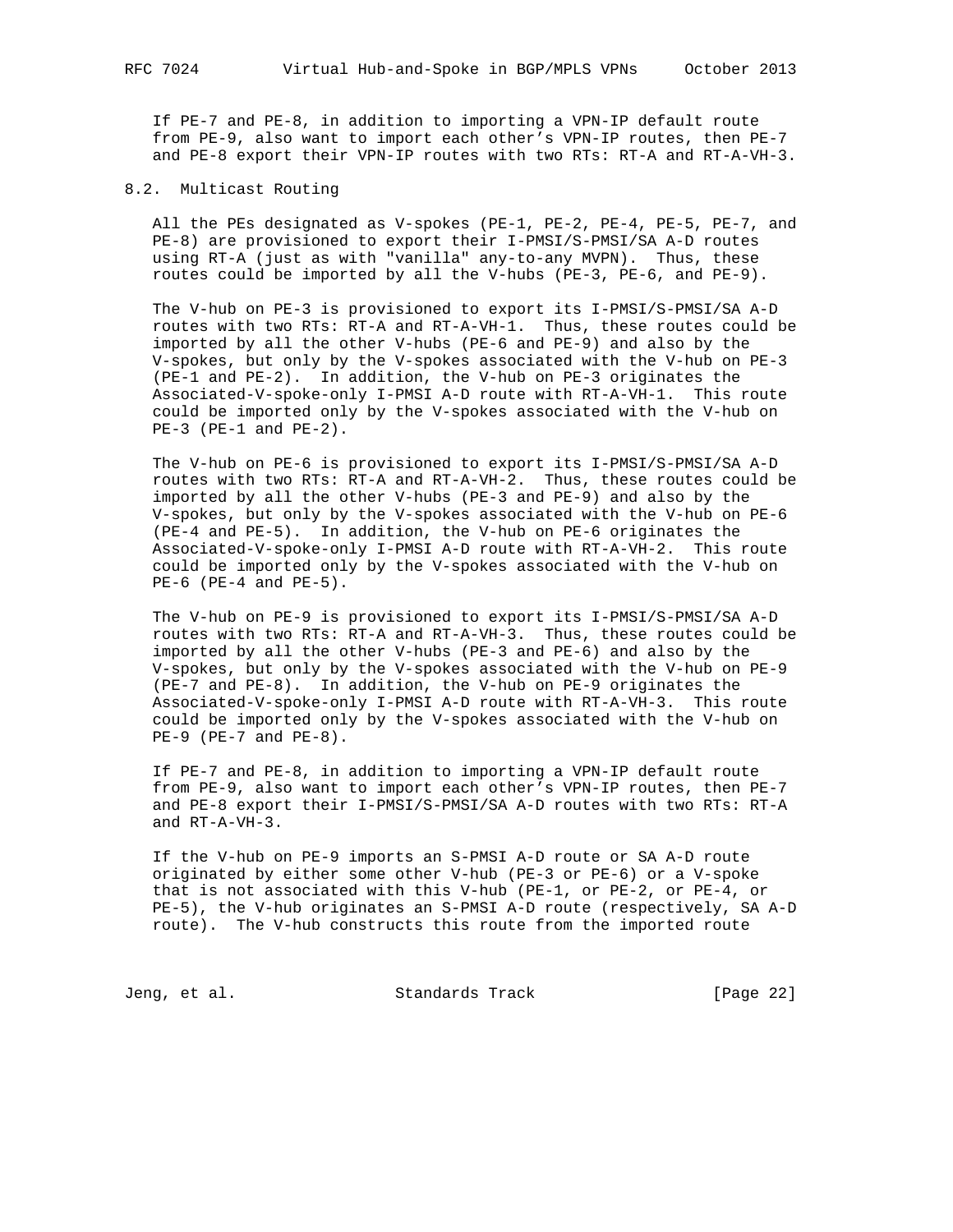following the procedures specified in Section 7.8.2. Specifically, the V-hub replaces the RT(s) carried in the imported route with just one RT -- RT-A-VH-3. Thus, the originated route could be imported only by the V-spokes associated with the V-hub on PE-9 (PE-7 and PE-8).

## 9. Further Refinements

 In some cases, a VPN customer may not want to rely solely on an (IP) default route being advertised from a V-spoke to a CE, but may want CEs to receive all the VPN routes (e.g., for the purpose of faster detection of VPN connectivity failures and activating some backup connectivity).

 In this case, an OPTIONAL approach would be to install in the V-spoke's data plane only the VPN-IP default route advertised by the V-hub associated with the V-spoke, even if the V-spoke receives an IP default route from the CE, and to keep all the VPN-IP routes in the V-spoke's control plane (thus being able to advertise these routes as IP routes from the V-spoke to the CEs). Granted, this would not change control-plane resource consumption but would reduce forwarding state on the data plane.

10. Security Considerations

 This document introduces no new security considerations above and beyond those already specified in [RFC4364].

11. Acknowledgements

 We would like to acknowledge Han Nguyen (AT&T) for his contributions to this document. We would like to thank Eric Rosen (Cisco) for his review and comments. We would also like to thank Samir Saad (AT&T), Jeffrey (Zhaohui) Zhang (Juniper), and Thomas Morin (Orange) for their review and comments.

Jeng, et al. Standards Track [Page 23]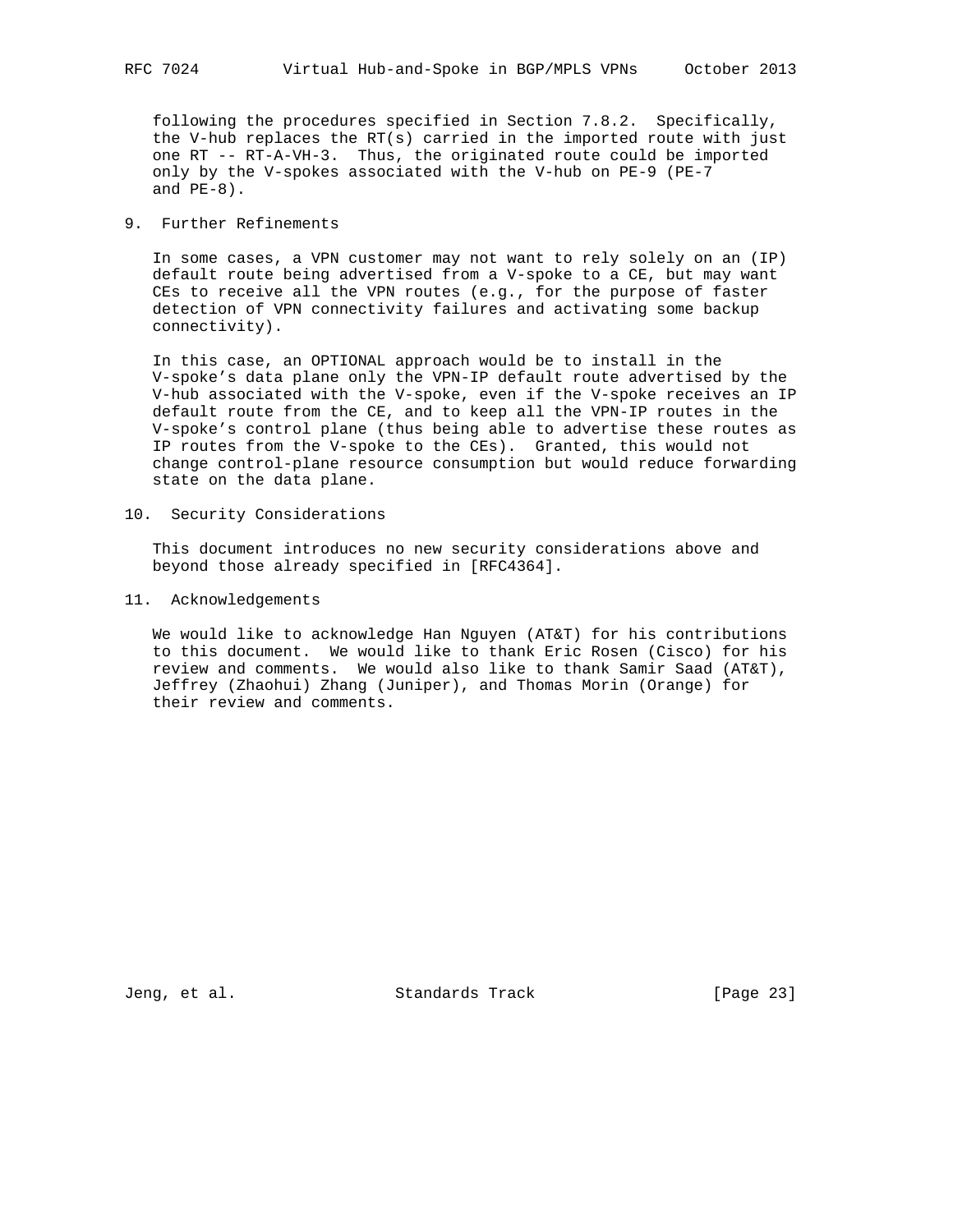# 12. References

12.1. Normative References

| [IANA-SAFI] IANA Subsequent Address Family Identifiers (SAFI)      |
|--------------------------------------------------------------------|
| Parameters,                                                        |
| <http: assignments="" safi-namespace="" www.iana.org=""></http:> . |

- [RFC2119] Bradner, S., "Key words for use in RFCs to Indicate Requirement Levels", BCP 14, RFC 2119, March 1997.
- [RFC3031] Rosen, E., Viswanathan, A., and R. Callon, "Multiprotocol Label Switching Architecture", RFC 3031, January 2001.
- [RFC4360] Sangli, S., Tappan, D., and Y. Rekhter, "BGP Extended Communities Attribute", RFC 4360, February 2006.
- [RFC4364] Rosen, E. and Y. Rekhter, "BGP/MPLS IP Virtual Private Networks (VPNs)", RFC 4364, February 2006.
- [RFC4684] Marques, P., Bonica, R., Fang, L., Martini, L., Raszuk, R., Patel, K., and J. Guichard, "Constrained Route Distribution for Border Gateway Protocol/MultiProtocol Label Switching (BGP/MPLS) Internet Protocol (IP) Virtual Private Networks (VPNs)", RFC 4684, November 2006.
- [RFC6513] Rosen, E., Ed., and R. Aggarwal, Ed., "Multicast in MPLS/BGP IP VPNs", RFC 6513, February 2012.
- [RFC6514] Aggarwal, R., Rosen, E., Morin, T., and Y. Rekhter, "BGP Encodings and Procedures for Multicast in MPLS/BGP IP VPNs", RFC 6514, February 2012.
- [RFC6625] Rosen, E., Ed., Rekhter, Y., Ed., Hendrickx, W., and R. Qiu, "Wildcards in Multicast VPN Auto-Discovery Routes", RFC 6625, May 2012.

12.2. Informative References

 [MPLS-MCAST] Rekhter, Y., Aggarwal, R., Morin, T., Grosclaude, I., Leymann, N., and S. Saad, "Inter-Area P2MP Segmented LSPs", Work in Progress, May 2013.

Jeng, et al. Standards Track [Page 24]